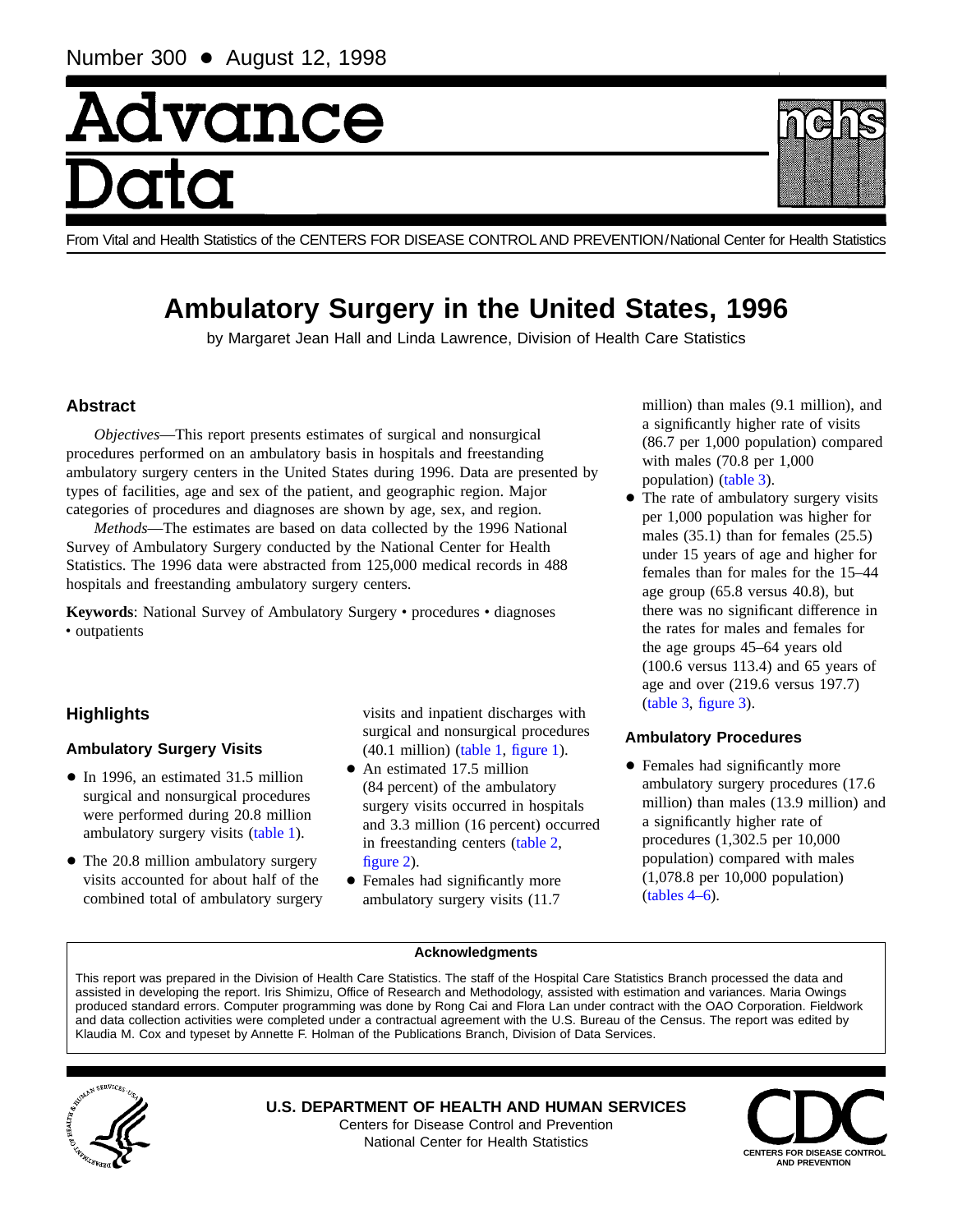<span id="page-1-0"></span>**Table 1. Number and rate of visits or discharges and procedures by type of patient: United States, 1996**

|                                                                |          | Total             |          | Ambulatory <sup>1</sup> | Inpatient <sup>2</sup> |                   |  |  |
|----------------------------------------------------------------|----------|-------------------|----------|-------------------------|------------------------|-------------------|--|--|
| Utilization measure                                            | Estimate | Standard<br>error | Estimate | Standard<br>error       | Estimate               | Standard<br>error |  |  |
| Number of visits or discharges in thousands <sup>3</sup>       | 40.132   | 1.114             | 20.838   | 861                     | 19.294                 | 707               |  |  |
| Rate of visits or discharges per 1,000 population <sup>3</sup> | 152.0    | 4.2               | 78.9     | 3.3                     | 73.1                   | 2.7               |  |  |
| Number of procedures in thousands                              | 71.904   | 2.106             | 31.507   | 1.323                   | 40.397                 | 1,638             |  |  |
| Rate of procedures per 1,000 population                        | 272.4    | 8.0               | 119.3    | 5.0                     | 153.0                  | 6.2               |  |  |

1Data from the 1996 National Survey of Ambulatory Surgery.

<sup>2</sup>Data from the 1996 National Hospital Discharge Survey.

<sup>3</sup>Ambulatory surgery visits or discharges of hospital inpatients with procedures.



**Figure 1. Utilization measures for ambulatory surgery visits and discharges of hospital inpatients with procedures: United States, 1996**

- Frequently performed procedures on ambulatory patients include extraction of lens (2,367,000), endoscopy of large intestine (1,913,000), insertion of prosthetic lens (1,816,000), and endoscopy of small intestine (1,563,00[0\) \(table 4,](#page-6-0) [figure 4\).](#page-5-0)
- Females had higher rates per 10,000 population than males for ambulatory procedures such as release of carpal tunnel (17.6 versus 9.3), operations on eyelids (12.5 versus 9.3), extraction (109.8 versus 68.4) and insertion (82.8 versus 54.1) of lens,

tonsillectomy (16.2 versus 12.8), endoscopy of small intestine (66.1 versus 51.9), laparoscopy (27.1 versus 4.3), laparoscopic cholecystectomy (18.8 versus 5.2), and excision and repair of bunion and other toe deformity (17.6 versus 3.4) [\(tables 5–6\).](#page-7-0)

- Males had higher rates per 10,000 population than females for some ambulatory procedures including myringotomy with insertion of tube (24.4 versus 15.6), adenoidectomy without tonsillectomy (6.5 versus 3.6), cardiac catheterization (23.1 versus 12.9), endoscopic polypectomy of large intestine (24.6 versus 17.6), repair of inguinal hernia (37.1 versus 4.0), cystoscopy (32.8 versus 20.8), reduction of fracture (11.3 versus 6.8), arthroscopy of knee (27.7 versus 20.1), excision of semilunar cartilage of knee (21.4 versus 13.3), replacement or other repair of knee (11.9 versus 8.3), and arteriography and angiocardiography using contrast material (37.0 versus 23.3).
- $\bullet$  Ambulatory procedures often performed on children under 15 years included myringotomy (490,000), tonsillectomy (263,000), adenoidectomy without tonsillectomy (126,000), and operations on teeth, gums, and alveoli (169,000).

#### **Table 2. Number and rate of ambulatory surgery visits and procedures, by type of facility: United States, 1996**

|                                                                   | All facilities |                   |          | <b>Hospitals</b>  | Freestanding<br>centers |                   |  |
|-------------------------------------------------------------------|----------------|-------------------|----------|-------------------|-------------------------|-------------------|--|
| Utilization measure                                               | Estimate       | Standard<br>error | Estimate | Standard<br>error | Estimate                | Standard<br>error |  |
| Number of visits in thousands                                     | 20.838         | 861               | 17.524   | 799               | 3.313                   | 282               |  |
| Rate of visits per 1,000 population $\ldots \ldots \ldots \ldots$ | 78.9           | 3.3               | 66.4     | 3.0               | 12.6                    | 1.1               |  |
| Number of procedures in thousands                                 | 31.507         | 1.323             | 26.373   | 1.221             | 5.134                   | 438               |  |
| Rate of procedures per 1,000 population                           | 119.3          | 5.0               | 99.9     | 4.6               | 19.4                    | 1.7               |  |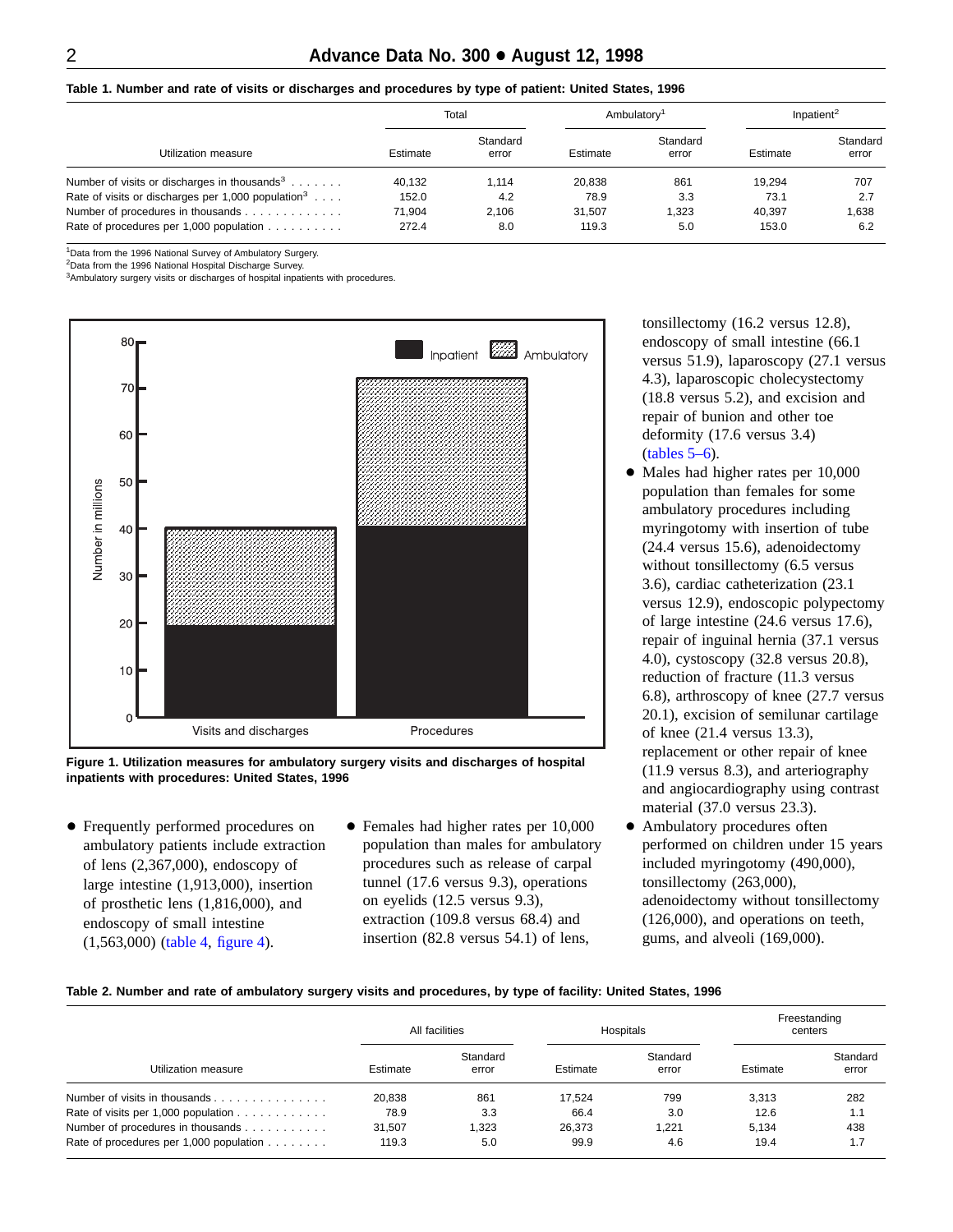<span id="page-2-0"></span>

**Figure 2. Percent distribution of ambulatory surgery visits by type of facility: United States, 1996**

- A variety of ambulatory procedures commonly performed on persons 15–44 years of age included endoscopy of small intestine (419,000), endoscopy of large intestine (380,000), laparoscopy (334,000), excision or destruction of lesion or tissue of skin and subcutaneous tissue (330,000), arthroscopy of knee (325,000), dilation and curettage of uterus (318,000), and bilateral destruction or occlusion of fallopian tubes (314,000).
- $\bullet$  For persons 45–64 years of age, endoscopy of large intestine (696,000) and endoscopy of small intestine (502,000) were frequent ambulatory procedures.
- Common ambulatory procedures for persons 65 years of age and over were extraction of lens (1,977,000), insertion of prosthetic lens (1,501,000), endoscopy of large intestine (822,000), and endoscopy of small intestine (614,000).

# **Diagnoses for Ambulatory Surgery Visits**

- Diagnoses for 500,000 or more ambulatory surgery visits included cataract (2,328,000); benign neoplasms (993,000), especially benign neoplasm of colon (586,000); malignant neoplasms (785,000); rheumatism (616,000); and inguinal hernia (515,00[0\) \(table 7\).](#page-9-0)
- + Rates of ambulatory surgery visits per 10,000 population were higher for females than for males for first-listed diagnoses of carpal tunnel syndrome (17.2 versus 8.8), glaucoma (5.0 versus 3.0), cataract (108.2 versus 67.1), ulcer of stomach and small intestine (5.0 versus 3.4), gastritis and duodenitis (16.5 versus 10.9), cholelithiasis (16.2 versus 4.5), rheumatism, excluding back (26.8 versus 19.6), acquired deformities of toe (10.2 versus 2.3), abdominal pain (11.6 versus 5.0), and visit for [sterilization \(2](#page-10-0)2.1 versus 5.2) (tables 8–9).

• Rates of ambulatory surgery visits per 10,000 population were higher for males than for females for first-listed diagnoses of otitis media and Eustachian tube disorders (23.1 versus 14.9), heart disease (19.5 versus 11.4), deviated nasal septum (6.5 versus 4.8), inguinal hernia (35.9 versus 3.9), calculus of kidney and ureter (9.3 versus 5.1), fractures (13.8 versus 8.6), and current tear of medial cartilage or meniscus of knee (12.4 versus 7.0).

# **Introduction**

This report presents data from the 1996 National Survey of Ambulatory Surgery (NSAS), which was initiated by the National Center for Health Statistics in 1994 to gather and disseminate data about ambulatory surgery. For NSAS, ambulatory surgery refers to surgical and nonsurgical procedures performed on an ambulatory (outpatient) basis in a hospital or freestanding center's general operating rooms, dedicated ambulatory surgery rooms, and other specialized rooms such as endoscopy units and cardiac catheterization labs.

Ambulatory surgery has been increasing in the United States since the early 1980's. Two major reasons for the increase are advances in medical technology and cost containment initiatives. The medical advances include improvements in anesthesia, which enable patients to regain consciousness more quickly with fewer after effects, and better analgesics for relief of pain. In addition, minimally invasive and noninvasive procedures are being developed and performed with increasing frequency. Examples include laser surgery, laparoscopy, and endoscopy. These medical advances have made surgery less complex and risky (1).

At the same time, concern about rising health care costs led to changes in the Medicare program that encouraged the development of ambulatory surgery. In the early 1980's, the Medicare program was expanded to cover care in ambulatory surgery centers, and a prospective payment system based on diagnosis-related groups (DRG's) was adopted for hospital inpatient care that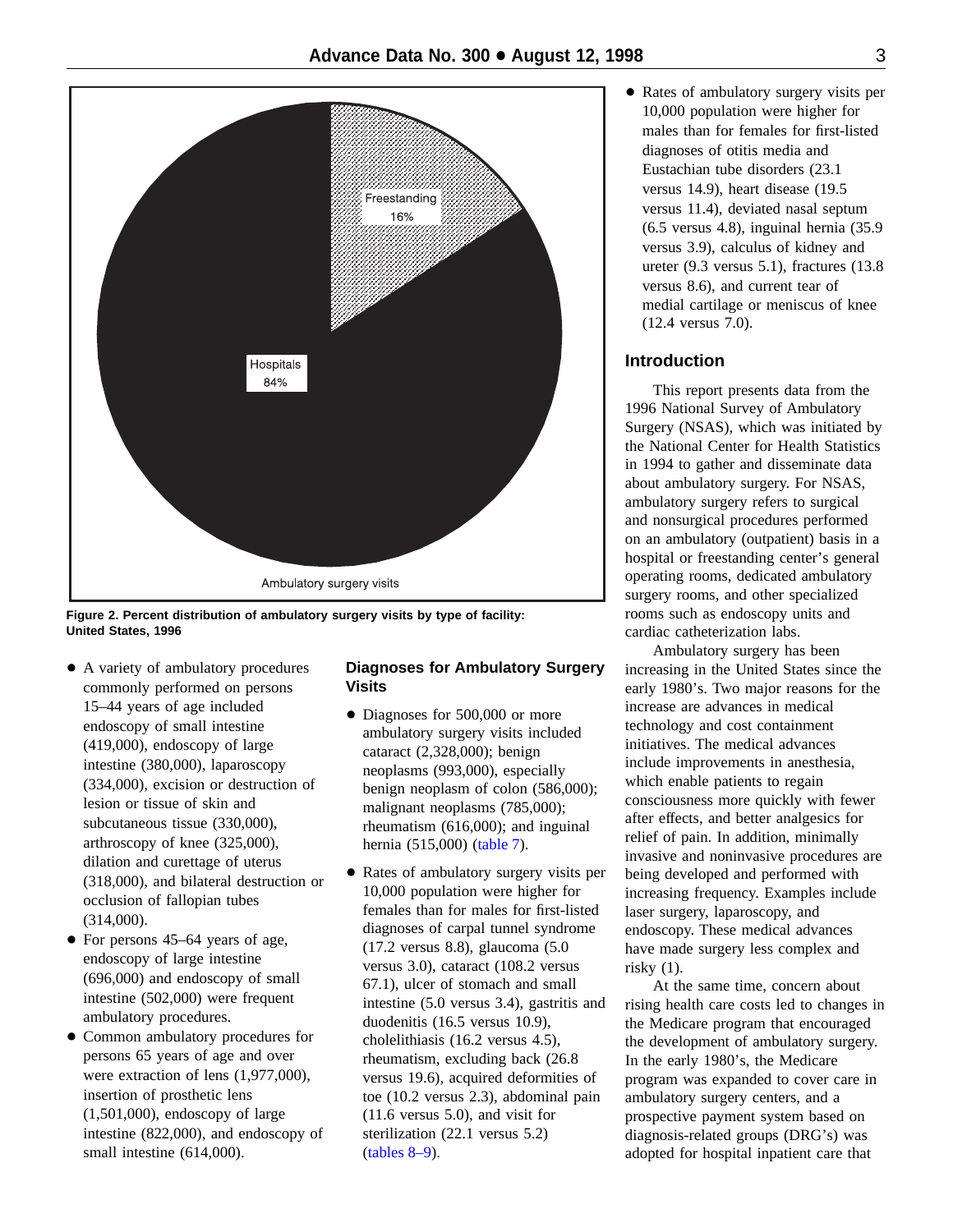#### <span id="page-3-0"></span>**Table 3. Number, percent distribution, and rate of ambulatory surgery visits, by sex, age, and region: United States, 1996**

[Excludes ambulatory surgery patients admitted to hospitals as inpatients]

| Both sexes                                            |          |                   |                           | Male                 | Female   |                   |  |
|-------------------------------------------------------|----------|-------------------|---------------------------|----------------------|----------|-------------------|--|
| Age and region                                        | Estimate | Standard<br>error | Estimate                  | Standard<br>error    | Estimate | Standard<br>error |  |
|                                                       |          |                   | Number in thousands       |                      |          |                   |  |
|                                                       | 20,838   | 861               | 9,113                     | 400                  | 11,725   | 470               |  |
| Age                                                   |          |                   |                           |                      |          |                   |  |
| Under 15 years                                        | 1,754    | 98                | 1,036                     | 59                   | 718      | 43                |  |
|                                                       | 6,329    | 294               | 2,417                     | 122                  | 3,913    | 178               |  |
|                                                       | 5,756    | 259               | 2,612                     | 126                  | 3,144    | 139               |  |
| 65 years and over                                     | 6,998    | 328               | 3,048                     | 149                  | 3,949    | 188               |  |
| Region                                                |          |                   |                           |                      |          |                   |  |
|                                                       | 4,536    | 402               | 2,037                     | 196                  | 2,499    | 211               |  |
|                                                       | 5,295    | 405               | 2,321                     | 194                  | 2,974    | 214               |  |
|                                                       | 6,865    | 560               | 2,887                     | 241                  | 3,978    | 324               |  |
|                                                       | 4,142    | 319               | 1,868                     | 160                  | 2,274    | 163               |  |
|                                                       |          |                   |                           | Percent distribution |          |                   |  |
| Total<br>dia analana analana a                        | 100.0    | $\mathbf{1}$      | 100.0                     | $\mathbf{1}$         | 100.0    | $\cdots$          |  |
| Age                                                   |          |                   |                           |                      |          |                   |  |
|                                                       | 8.4      | 0.5               | 11.4                      | 0.6                  | 6.1      | 0.4               |  |
|                                                       | 30.4     | 1.4               | 26.5                      | 1.3                  | 33.4     | 1.5               |  |
| 45-64 years                                           | 27.6     | 1.2               | 28.7                      | 1.4                  | 26.8     | 1.2               |  |
| 65 years and over                                     | 33.6     | 1.6               | 33.5                      | 1.6                  | 33.7     | 1.6               |  |
| Region                                                |          |                   |                           |                      |          |                   |  |
|                                                       | 21.8     | 1.9               | 22.4                      | 2.2                  | 21.3     | 1.8               |  |
|                                                       | 25.4     | 1.9               | 25.5                      | 2.1                  | 25.4     | 1.8               |  |
|                                                       | 32.9     | 2.7               | 31.7                      | 2.6                  | 33.9     | 2.8               |  |
|                                                       | 19.9     | 1.5               | 20.5                      | 1.8                  | 19.4     | 1.4               |  |
|                                                       |          |                   | Rate per 1,000 population |                      |          |                   |  |
|                                                       | 78.9     | 3.3               | 70.8                      | 3.1                  | 86.7     | 3.5               |  |
| Age                                                   |          |                   |                           |                      |          |                   |  |
|                                                       | 30.4     | 1.7               | 35.1                      | 2.0                  | 25.5     | 1.5               |  |
|                                                       | 53.3     | 2.5               | 40.8                      | 2.1                  | 65.8     | 3.0               |  |
| 45-64 years                                           | 107.2    | 4.8               | 100.6                     | 4.8                  | 113.4    | 5.0               |  |
| 65 years and over                                     | 206.7    | 9.7               | 219.6                     | 10.7                 | 197.7    | 9.4               |  |
| Region                                                |          |                   |                           |                      |          |                   |  |
| Northeast $\ldots \ldots \ldots \ldots \ldots \ldots$ | 88.0     | 7.8               | 81.9                      | 7.9                  | 93.8     | 7.9               |  |
|                                                       | 85.4     | 6.5               | 76.8                      | 6.4                  | 93.6     | 6.7               |  |
|                                                       | 74.3     | 6.1               | 64.6                      | 5.4                  | 83.5     | 6.8               |  |
|                                                       | 71.3     | 5.5               | 64.6                      | 5.5                  | 77.8     | 5.6               |  |

. . . Category not applicable.

created strong financial incentives for hospitals to shift less complex surgery to outpatient settings. Many State Medicaid plans and private insurers followed the lead of the Medicare program and adopted similar policies (2).

As these changes went into effect, many types of surgeries done in hospitals increasingly were performed during ambulatory visits. In addition, the number of freestanding ambulatory surgery centers grew from 239 in 1983

(3) to more than 1,800 a decade later  $(4)$ .

The National Hospital Discharge Survey (NHDS), which has been conducted by the National Center for Health Statistics every year since 1965, includes information on surgical and nonsurgical procedures performed in inpatient settings (5–7). Although NHDS remains a good source of data for procedures that can only be done on an inpatient basis, such as open-heart surgery or cesarean section, NHDS

estimates have become incomplete for procedures that can be performed on an ambulatory basis. The NSAS was undertaken to obtain information about ambulatory procedures. For many types of procedures, data from both the NHDS and the NSAS are now required to obtain national estimates. Reports that present both ambulatory and inpatient procedure data for 1994 and for 1995 have been published (8,9).

NSAS and NHDS are two of the NCHS establishment surveys, collectively called the National Health Care Survey (NHCS). NHCS was designed to provide nationally representative data on the use of health care resources for major sectors of the health care delivery system. Information on ambulatory procedures is also collected in two other NHCS surveys. The National Ambulatory Medical Care Survey obtains information on procedures ordered or performed during visits to physicians' offices (10), and the National Hospital Ambulatory Medical Care Survey collects data on procedures ordered or performed during visits to hospital outpatient and emergency departments (11,12).

This report provides summary data from the 1996 NSAS. For perspective, the NSAS data on ambulatory procedures in 1996 are compared with estimates of inpatient procedures from the 1996 NHDS (7) in [table 1. E](#page-1-0)stimates from the NSAS are presented for hospitals and freestanding facilities [\(table 2\) a](#page-1-0)nd by patient age and sex and by geographic region (table 3). The types of procedures performed during these visits  $(tables 4–6)$ , and diagnoses [\(tables 7–9\) a](#page-9-0)re also shown.

# **Methods**

#### **Source of Data**

Following a feasibility study in 1989–91 and a pretest in 1993, the NSAS was conducted for the first time in 1994. Results for 1994 and 1995 have been published (13,14). This survey covers surgical and nonsurgical procedures performed on an ambulatory basis in hospitals and freestanding ambulatory surgery centers. The hospital universe includes noninstitutional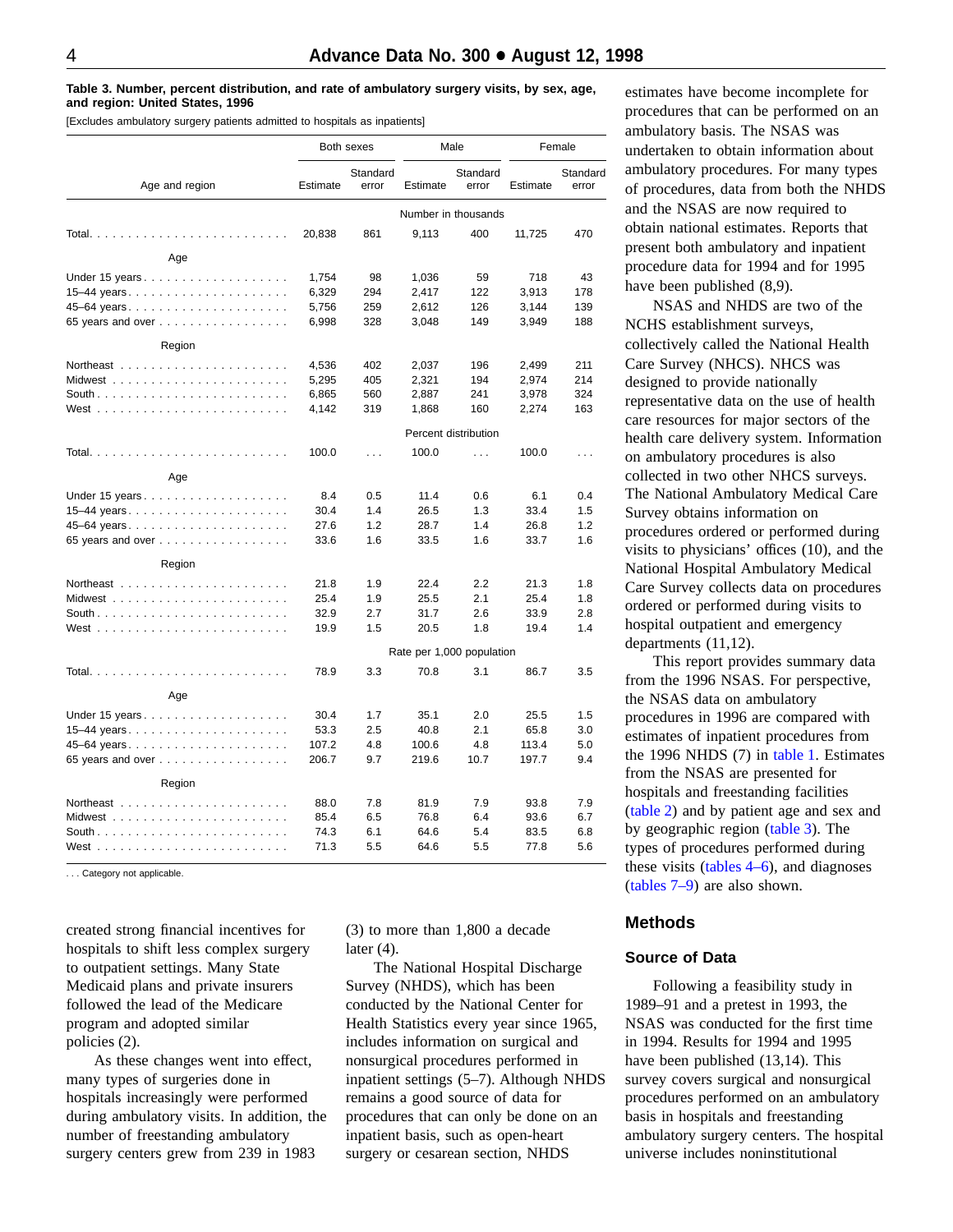<span id="page-4-0"></span>

**Figure 3. Rate of ambulatory surgery visits by age and sex: United States, 1996**

hospitals exclusive of Federal, military, and Department of Veterans Affairs hospitals, located in the 50 States and the District of Columbia. Only shortstay hospitals (hospitals with an average length of stay for all patients of fewer than 30 days) or those whose specialty is general (medical or surgical) or children's general are included in the survey. These hospitals must also have six beds or more staffed for patient use. The universe definition is the same as that used for the National Hospital Discharge Survey (7). The sampling frame for the hospital universe consists of eligible hospitals listed in the 1993 SMG Hospital Market Database (15).

The universe of freestanding facilities includes the freestanding ambulatory surgery centers listed in the 1993 SMG Freestanding Outpatient Surgery Center Database (16) and/or Medicare-certified facilities included in the Health Care Financing Administration Provider-of-Services file (17). Facilities specializing in dentistry, podiatry, abortion, family planning, or birthing are excluded. A detailed description of the development and operation of NSAS has been published (18).

### **Sample Design**

NSAS uses a multistage probability design with independent samples of hospitals and freestanding ambulatory surgery centers selected at the first or

second stages and visits to these facilities selected at the final stage. The NSAS sample includes all facilities with a high annual volume of ambulatory procedures. The remaining sample of facilities is selected using a three-stage stratified cluster design.

The first stage consists of a selection of a subsample of the primary sampling units (PSU's) used in the 1985–94 National Health Interview Survey (19). PSU's are counties, a group of counties, county equivalents (such as parishes or independent cities), or towns and townships (for some PSU's in New England). The second stage consists of a selection of facilities from the sample PSU's.

At the third stage, a systematic random sample of ambulatory surgery visits is selected. Sampled visits are drawn from all locations within a facility where ambulatory surgery is performed, including main or general operating rooms, all dedicated ambulatory surgery rooms, cystoscopy and endoscopy units, cardiac catheterization labs, and laser procedure rooms (in-scope locations). However, locations within hospitals dedicated exclusively to abortion, dentistry, podiatry, pain block, or small procedures (sometimes referred to as ''lump and bump'' rooms) are not included. The exclusion of these specialty locations, as well as the exclusion of specialty facilities, were recommended based on the feasibility study for NSAS. Because

NSAS data are collected from a sample of visits, persons with multiple visits during the year may be sampled more than once. NSAS estimates are of the number of visits to or procedures performed in ambulatory surgery facilities, not the number of persons served by these facilities.

There were 751 hospitals and freestanding ambulatory surgery centers in the 1996 NSAS sample. Of these, 150 were found to be out of scope (ineligible) because they went out of business, performed less than 50 ambulatory procedures in the previous year, or otherwise failed to meet the criteria for NSAS. Of the 601 in-scope (eligible) facilities, 488 responded to the survey, for an overall response rate of 81 percent. The response rate was 91 percent for hospitals and 70 percent for freestanding facilities.

# **Data Collection**

Sample selection and abstraction of information from medical records were performed at the facilities. Facility staff did the sampling in about 44 percent of facilities that participated in the 1996 survey, and facility staff abstracted the data in approximately two-thirds of the participating facilities. In the remaining facilities, the work was performed by personnel of the U.S. Bureau of the Census acting on behalf of NCHS. Completed abstract forms were sent to NCHS for coding, editing, and weighting.

The abstract for[m \(figure 5\)](#page-12-0) contains items relating to the personal characteristics of the patients such as age, sex, race, and ethnicity. There are administrative items such as date of procedure, disposition, and expected sources of payment. The medical information includes up to seven diagnoses and six procedures, which are coded according to the *International Classification of Diseases, 9th Revision, Clinical Modification* (ICD–9–CM) (20).

#### **Estimation and Reliability of Estimates**

Statistics from NSAS are derived by a multistage estimation procedure that produces essentially unbiased estimates. The estimation procedure has three basic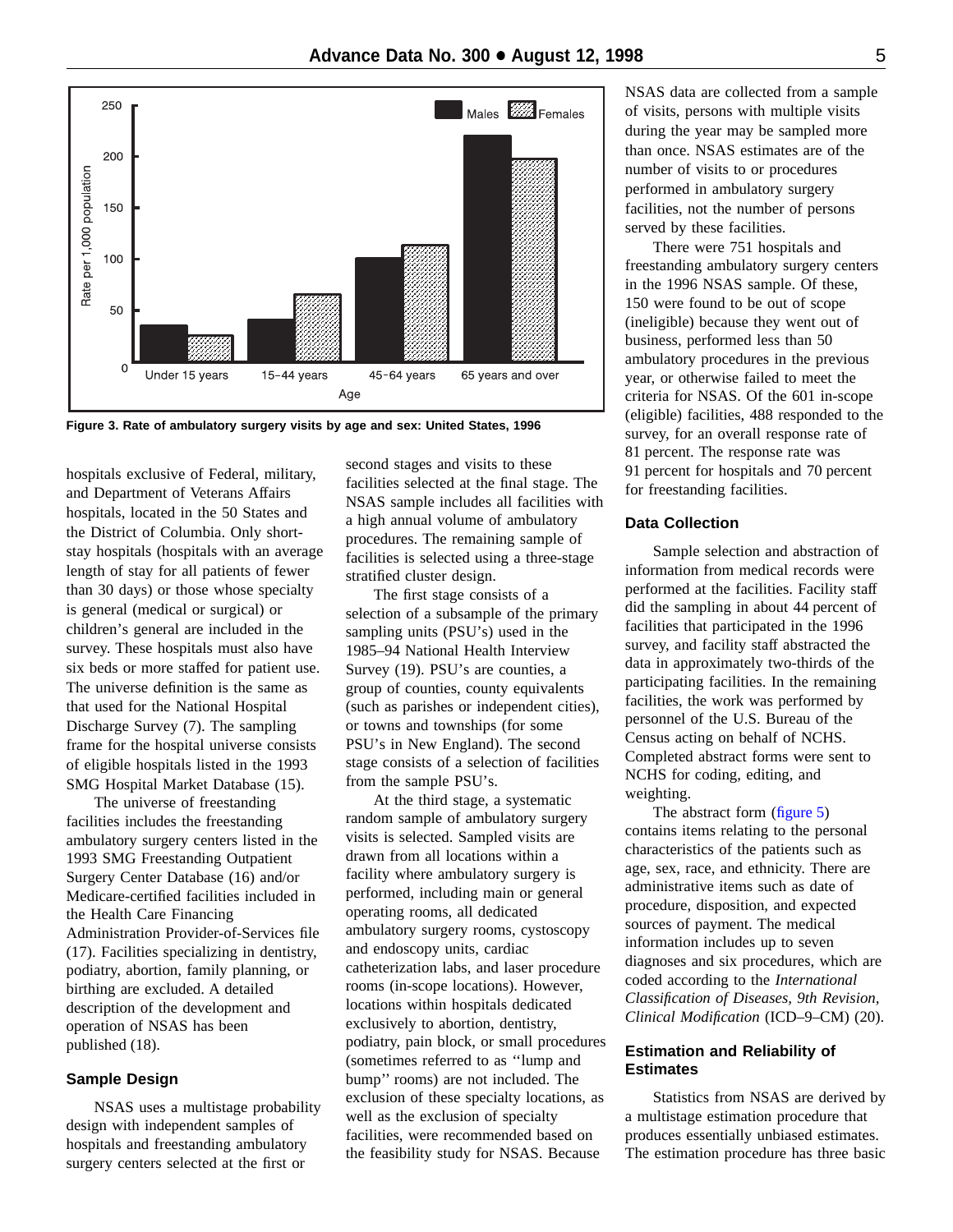<span id="page-5-0"></span>

**Figure 4. Number of selected procedures performed on ambulatory patients: United States, 1996**

components: (a) inflation by reciprocals of the probabilities of sample selection, (b) adjustment for nonresponse, and (c) population weighting ratio adjustments.

The statistics presented in this report are based on a sample, and therefore may differ from the figures that would be obtained if a complete census had been taken. The standard error is primarily a measure of sampling variability that occurs by chance because only a sample rather than the entire universe is surveyed. Standard errors for the estimates in this report were calculated with SUDAAN software, which takes into account the complex sample design. A description of the software and approach it uses has been published (21).

The chances are about 32 in 100 that an estimate from the sample would differ from a complete census by more than the standard error. The chances are 5 in 100 that the difference would be more than twice the standard error, and about 1 in 100 that the difference would be more than 2.5 times as large as the standard error. The relative standard error is expressed as a percent of an estimate and can be multiplied by the estimate to obtain the standard error.

Because of low reliability, estimates that have a relative standard error of more than 30 percent or are based on a sample of fewer than 30 records are not presented. For these estimates, only an asterisk (\*) appears in the tables. Estimates preceded by an asterisk (\*)

are based on fewer than 60 records and are also considered to have low reliability.

## **Definitions and Limitations**

The estimates of procedures shown in this report include surgical procedures (such as tonsillectomy), diagnostic procedures (such as cystoscopy), and other therapeutic procedures (such as injection or infusion of cancer chemotherapeutic substance) reported on the medical record. Data are shown for all-listed procedures, which are all occurrences of the procedures coded regardless of their order on the medical record. In contrast, diagnostic data for ambulatory surgery visits are for the diagnosis listed first on the medical record.

Because certain freestanding facilities and certain specialized locations within hospitals and freestanding facilities are excluded from the NSAS design, ambulatory procedures done in some specialties are not completely measured by the survey. Excluded specialties include dentistry, podiatry, abortion, family planning, birthing, pain block, and small procedures (such as removal of skin lesion). However, procedures in these specialties performed in general operating rooms or other in-scope locations are included in the survey.

In addition, NSAS does not completely measure ambulatory procedures that are performed in

locations such as physicians' offices, for example, endoscopies of large and small intestine, injections of therapeutic substances, skin biopsies, and plastic surgery. The National Ambulatory Medical Care Survey has data about procedures in physicians' offices (10) and the National Hospital Ambulatory Medical Care Survey provides information about procedures in hospital outpatient and emergency departments (11,12). As medical technology continues to advance, increasing numbers and types of procedures may move to physicians' offices and other locations that are not within the scope of NSAS.

The determination of whether an ambulatory surgery facility is a hospital or a freestanding center is based on the SMG universe from which the facility is selected. In most cases it is apparent whether a facility is a hospital or a freestanding ambulatory surgery center, but some facilities are not easily classified. For example, a ''freestanding'' facility may be owned by a hospital but located some distance away. If such a facility is separately listed in the 1993 SMG Freestanding Outpatient Surgery Center Database (16) and is selected into the NSAS sample from this universe, it is considered a freestanding facility. Additional definitions of terms used in NSAS have been published (18).

According to the 1996 NSAS, an estimated 399,000 ambulatory surgery visits with procedures were discharged to inpatient status. Of these, 393,000 (98 percent) were visits to hospitals and 7,000 (2 percent) were visits to freestanding centers. In most instances, the ambulatory procedures for these patients become part of their inpatient record. To avoid counting these procedures in both NSAS and NHDS, these patients were excluded from the data shown in this report, as they were from the 1995 version of this report (14). However, procedures for these patients were included in the summaries of outpatient procedures as described in the first version of this report for 1994 (13).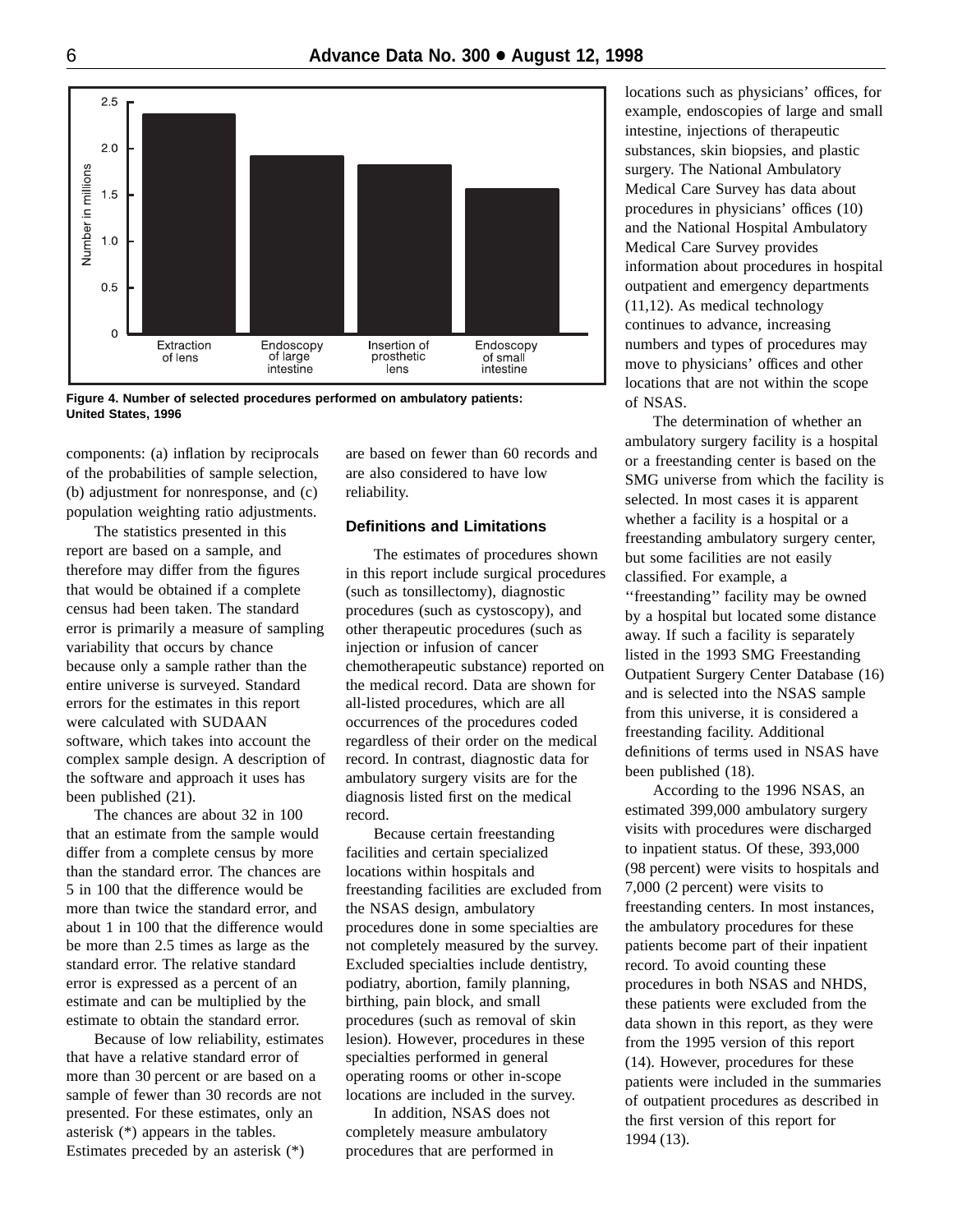#### <span id="page-6-0"></span>**Table 4. Number of ambulatory surgery procedures, by procedure category, sex, and age: United States, 1996**

[Excludes ambulatory surgery patients admitted to hospitals as inpatients. Procedure categories and code numbers are based on the *International Classification of*<br>*Diseases, 9th Revision, Clinical Modification* (ICD–9–CM)

|                                                                                        |              |            | Sex          |                          |                       | Age                |                      |
|----------------------------------------------------------------------------------------|--------------|------------|--------------|--------------------------|-----------------------|--------------------|----------------------|
| Procedure category and ICD-9-CM code                                                   |              | Male       | Female       | Under<br>15 years        | $15 - 44$<br>years    | $45 - 64$<br>years | 65 years<br>and over |
|                                                                                        |              |            |              | Number in thousands      |                       |                    |                      |
| All procedures                                                                         | 31,507       | 13,883     | 17,624       | 2,381                    | 9,561                 | 8,825              | 10,740               |
|                                                                                        | 1,240        | 496        | 744          | 11                       | 465                   | 462                | 302                  |
|                                                                                        | 534          | 224        | 310          |                          | 166                   | 199                | 169                  |
|                                                                                        | 358          | 120        | 238          | $\star$                  | 132                   | 142                | 84                   |
|                                                                                        | 5,306        | 2,076      | 3,230        | 137                      | 264                   | 877                | 4,027                |
|                                                                                        | 289          | 120        | 169          | 17                       | 42                    | 97                 | 132                  |
|                                                                                        | 2,367        | 881        | 1,486        | $\star$                  | 46                    | 331                | 1,977                |
|                                                                                        | 1,816        | 696        | 1,120        | $\star$                  | 36                    | 270                | 1,501                |
|                                                                                        | 841          | 484        | 357          | 636                      | 102                   | 60                 | 42                   |
|                                                                                        | 524          | 313        | 211          | 490                      | 16                    | *11                | *8                   |
| Operations on the nose, mouth, and pharynx 21–29                                       | 2,091        | 1,103      | 988          | 679                      | 837                   | 411                | 165                  |
|                                                                                        | 161          | 90         | 71           | 14                       | 101                   | 38                 | *8                   |
|                                                                                        | 276          | 147        | 128          | *9                       | 170                   | 75                 | 22                   |
|                                                                                        | 463          | 229        | 234          | 33                       | 223                   | 163                | 43                   |
| Operations on teeth, gums, and alveoli23–24                                            | 249          | 131        | 118          | 169                      | 50                    | *19                | $*10$                |
|                                                                                        | 383          | 164        | 219          | 263                      | 109                   | *7                 |                      |
|                                                                                        | 132          | 83         | 49           | 126                      | *6                    | $\star$            |                      |
|                                                                                        | 429          | 219        | 211          | 41                       | 77                    | 154                | 157                  |
| Bronchoscopy with or without biopsy 33.21–33.24,33.27                                  | 192          | 105        | 86           | 13<br>$\star$            | 25                    | 64                 | 90                   |
|                                                                                        | 898          | 525        | 372          | ×                        | 139                   | 362                | 384                  |
|                                                                                        | 472          | 298        | 175          |                          | 47                    | 206                | 213                  |
|                                                                                        | 6,888        | 3,141      | 3,747        | 186                      | 2,079<br>$\pmb{\ast}$ | 2,211              | 2,413                |
| Esophagoscopy and gastroscopy 42.21-42.24,44.11-44.14                                  | 128          | 62         | 67           | 5<br>$\star$             |                       | 45                 | 48                   |
|                                                                                        | 241          | 107        | 134          |                          | 38                    | 75                 | 123                  |
| Endoscopy of small intestine with or without biopsy 45.11–45.14,45.16                  | 1,563        | 668<br>855 | 895          | 28<br>15                 | 419<br>380            | 502<br>696         | 614<br>822           |
| Endoscopy of large intestine with or without biopsy 45.21–45.25                        | 1,913<br>555 | 317        | 1,058<br>238 | $\star$                  | 59                    | 201                | 291                  |
|                                                                                        | 321          | 67         | 254          | $\star$                  | 151                   | 120                | 48                   |
|                                                                                        | 531          | 477        | 54           | 75                       | 165                   | 146                | 146                  |
|                                                                                        | 422          | 55         | 367          | $*7$                     | 334                   | 63                 | 18                   |
|                                                                                        | 1,432        | 875        | 557          | 73                       | 311                   | 427                | 621                  |
|                                                                                        | 703          | 422        | 281          | 26                       | 137                   | 205                | 336                  |
|                                                                                        | 537          | 537        | $\sim 100$   | 141                      | 166                   | 100                | 129                  |
|                                                                                        | 1,962        | $\sim 100$ | 1,962        | 12                       | 1,444                 | 381                | 124                  |
| Bilateral destruction or occlusion of fallopian tubes. 66.2–66.3                       | 320          | $\cdots$   | 320          | $\overline{\phantom{a}}$ | 314                   | *7                 |                      |
|                                                                                        | 229          | $\cdots$   | 229          | $\star$                  | 126                   | 80                 | 22                   |
|                                                                                        | 530          | $\cdots$   | 530          | $\star$                  | 318                   | 160                | 51                   |
|                                                                                        | 4,226        | 2,179      | 2,047        | 162                      | 1,965                 | 1,468              | 631                  |
|                                                                                        | 274          | 133        | 141          | 9                        | 124                   | 102                | 39                   |
|                                                                                        | 236          | 145        | 91           | 55                       | 117                   | 42                 | 22                   |
|                                                                                        | 173          | 89         | 84           | 18                       | 90                    | 38                 | 27                   |
|                                                                                        | 281          | 44         | 238          |                          | 99                    | 117                | 64                   |
|                                                                                        | 629          | 357        | 272          | 9                        | 325                   | 212                | 83                   |
|                                                                                        | 455          | 275        | 180          | $\star$                  | 198                   | 178                | 76                   |
| Replacement or other repair of knee 81.42-81.47,81.54-81.55                            | 265          | 153        | 112          | $\star$                  | 148                   | 88                 | 27                   |
| Operations on muscle, tendon, fascia, and bursa82–83                                   | 664          | 320        | 345          | 28                       | 260                   | 254                | 123                  |
|                                                                                        | 2,389        | 678        | 1,711        | 120                      | 893                   | 829                | 547                  |
|                                                                                        | 307          | $*11$      | 295          | $\star$                  | 104                   | 128                | 74                   |
|                                                                                        | 341          | 12         | 329          | $\star$                  | 127                   | 130                | 81                   |
| Excision or destruction of lesion or tissue of skin and subcutaneous tissue. 86.2–86.4 | 877          | 412        | 465          | 71                       | 330                   | 258                | 217                  |
|                                                                                        | 3,058        | 1,496      | 1,562        | 154                      | 741                   | 1,013              | 1,150                |
| Arteriography and angiocardiography using contrast material 88.4–88.5                  | 791          | 476        | 316          | *2                       | 66                    | 319                | 404                  |
|                                                                                        | 464          | 203        | 260          | $\star$                  | 135                   | 165                | 155                  |
| Operations on the endocrine system, operations on the hemic and lymphatic system,      | 210          | 72         | 137          | 15                       | 77                    | 71                 | 47                   |
|                                                                                        |              |            |              |                          |                       |                    |                      |

\* Figure does not meet standard of reliability or precison.

– Quantity zero.

NOTE: The standard error of a number can be obtained by multiplying the estimate by the corresponding relative standard error, shown as a percent, in [table 6.](#page-8-0)

<sup>. . .</sup> Category not applicable.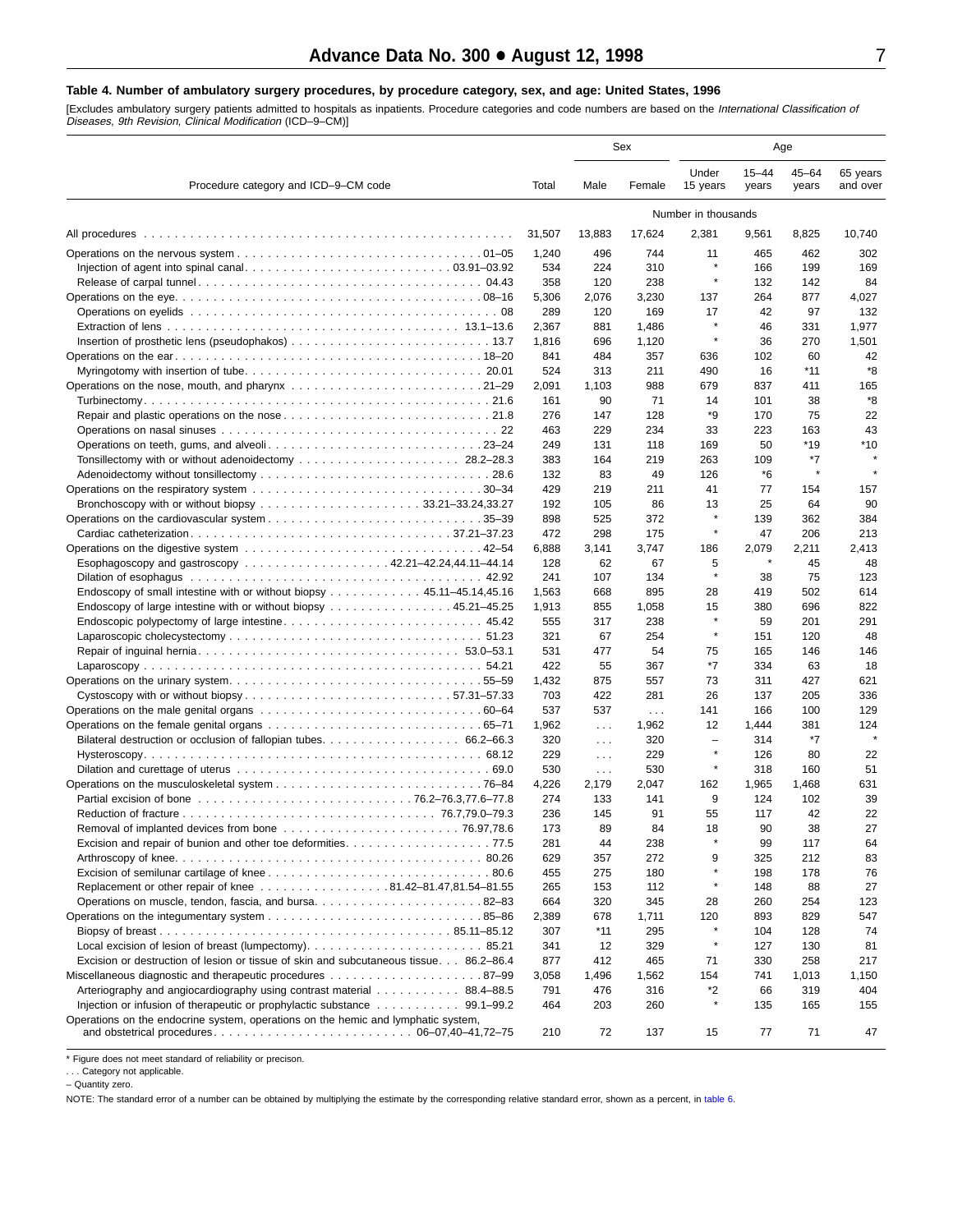#### <span id="page-7-0"></span>**Table 5. Rate of ambulatory surgery procedures, by procedure category, sex, and age: United States, 1996**

[Excludes ambulatory surgery patients admitted to hospitals as inpatients. Procedure categories and code numbers are based on the *International Classification of*<br>*Diseases, 9th Revision, Clinical Modification* (ICD–9–CM)

|                                                                                                                                                                                                                  |              |               | Sex          |                            |                    | Age                |                      |
|------------------------------------------------------------------------------------------------------------------------------------------------------------------------------------------------------------------|--------------|---------------|--------------|----------------------------|--------------------|--------------------|----------------------|
| Procedure category and ICD-9-CM code                                                                                                                                                                             | Total        | Male          | Female       | Under<br>15 years          | $15 - 44$<br>years | $45 - 64$<br>years | 65 years<br>and over |
|                                                                                                                                                                                                                  |              |               |              | Rate per 10,000 population |                    |                    |                      |
| All procedures                                                                                                                                                                                                   | 1,193.4      | 1,078.8       | 1,302.5      | 412.6                      | 805.2              | 1,643.5            | 3,171.9              |
|                                                                                                                                                                                                                  | 47.0         | 38.6          | 55.0         | 1.9                        | 39.2               | 86.1               | 89.2                 |
|                                                                                                                                                                                                                  | 20.2         | 17.4          | 22.9         | $\star$                    | 14.0               | 37.1               | 49.9                 |
|                                                                                                                                                                                                                  | 13.6         | 9.3           | 17.6         | $\star$                    | 11.1               | 26.4               | 24.7                 |
|                                                                                                                                                                                                                  | 201.0        | 161.3         | 238.7        | 23.7                       | 22.3               | 163.4              | 1,189.2              |
|                                                                                                                                                                                                                  | 10.9         | 9.3           | 12.5         | 3.0                        | 3.5                | 18.1               | 39.1                 |
|                                                                                                                                                                                                                  | 89.6         | 68.4          | 109.8        | $\star$                    | 3.9                | 61.7               | 584.0                |
|                                                                                                                                                                                                                  | 68.8         | 54.1          | 82.8         | $\star$                    | 3.1                | 50.4               | 443.4                |
|                                                                                                                                                                                                                  | 31.8         | 37.6          | 26.4         | 110.2                      | 8.6                | 11.1               | 12.5                 |
|                                                                                                                                                                                                                  | 19.9         | 24.4          | 15.6         | 84.9                       | 1.4                | $*2.0$             | $*2.3$               |
|                                                                                                                                                                                                                  | 79.2         | 85.7          | 73.0         | 117.6                      | 70.5               | 76.5               | 48.8                 |
|                                                                                                                                                                                                                  | 6.1          | 7.0           | 5.3          | 2.5                        | 8.5                | 7.0                | $*2.3$               |
|                                                                                                                                                                                                                  | 10.4         | 11.4          | 9.5          | *1.5                       | 14.3               | 14.0               | 6.5                  |
|                                                                                                                                                                                                                  | 17.5         | 17.8          | 17.3         | 5.7                        | 18.8               | 30.4               | 12.8                 |
| Operations on teeth, gums, and alveoli23–24                                                                                                                                                                      | 9.4          | 10.2          | 8.7          | 29.4                       | 4.2                | $*3.6$             | $*3.0$               |
|                                                                                                                                                                                                                  | 14.5         | 12.8          | 16.2         | 45.6                       | 9.2                | $*1.3$             |                      |
|                                                                                                                                                                                                                  | 5.0          | 6.5           | 3.6          | 21.8                       | $*0.5$             | $\star$            |                      |
| Operations on the respiratory system 30–34                                                                                                                                                                       | 16.3         | 17.0          | 15.6         | 7.1                        | 6.5                | 28.7               | 46.4                 |
|                                                                                                                                                                                                                  | 7.3          | 8.2           | 6.4          | 2.2                        | 2.1                | 12.0               | 26.5                 |
|                                                                                                                                                                                                                  | 34.0         | 40.8          | 27.5         | $\star$                    | 11.7               | 67.4               | 113.3                |
|                                                                                                                                                                                                                  | 17.9         | 23.1          | 12.9         | $\star$                    | 4.0                | 38.4               | 62.9                 |
|                                                                                                                                                                                                                  | 260.9        | 244.1         | 276.9        | 32.2                       | 175.1              | 411.7              | 712.6                |
| Esophagoscopy and gastroscopy 42.21–42.24,44.11–44.14                                                                                                                                                            | 4.9          | 4.8           | 4.9          | 0.9<br>$\star$             | $\pmb{\ast}$       | 8.3                | 14.1                 |
|                                                                                                                                                                                                                  | 9.1          | 8.3           | 9.9          |                            | 3.2                | 14.0               | 36.3                 |
| Endoscopy of small intestine with or without biopsy 45.11–45.14,45.16                                                                                                                                            | 59.2         | 51.9          | 66.1         | 4.8                        | 35.3               | 93.6               | 181.3                |
| Endoscopy of large intestine with or without biopsy 45.21–45.25                                                                                                                                                  | 72.5         | 66.5          | 78.2         | 2.7<br>$\star$             | 32.0               | 129.7              | 242.7                |
| Endoscopic polypectomy of large intestine45.42                                                                                                                                                                   | 21.0         | 24.6          | 17.6         | $\star$                    | 5.0                | 37.5               | 86.0                 |
|                                                                                                                                                                                                                  | 12.2         | 5.2           | 18.8         |                            | 12.8               | 22.4               | 14.2                 |
|                                                                                                                                                                                                                  | 20.1         | 37.1          | 4.0          | 13.0                       | 13.9               | 27.2               | 43.0                 |
|                                                                                                                                                                                                                  | 16.0<br>54.2 | 4.3<br>68.0   | 27.1         | $*1.2$<br>12.7             | 28.1<br>26.2       | 11.7<br>79.6       | 5.3<br>183.3         |
| Operations on the urinary system55–59                                                                                                                                                                            | 26.6         | 32.8          | 41.2<br>20.8 | 4.5                        | 11.5               | 38.2               | 99.1                 |
|                                                                                                                                                                                                                  | 20.4         | 41.8          | $\sim 100$   | 24.5                       | 14.0               | 18.6               | 38.2                 |
|                                                                                                                                                                                                                  | 74.3         | $\ldots$      | 145.0        | 2.1                        | 121.6              | 71.0               | 36.7                 |
|                                                                                                                                                                                                                  | 12.1         | $\sim 100$    | 23.7         | $\overline{\phantom{0}}$   | 26.4               | *1.2               |                      |
|                                                                                                                                                                                                                  | 8.7          | $\sim 100$    | 16.9         | $\star$                    | 10.6               | 14.9               | 6.6                  |
|                                                                                                                                                                                                                  | 20.1         | $\sim$ $\sim$ | 39.2         | $\star$                    | 26.8               | 29.8               | 15.0                 |
|                                                                                                                                                                                                                  | 160.1        | 169.3         | 151.3        | 28.1                       | 165.5              | 273.4              | 186.5                |
|                                                                                                                                                                                                                  | 10.4         | 10.3          | 10.4         | 1.5                        | 10.4               | 18.9               | 11.6                 |
|                                                                                                                                                                                                                  | 9.0          | 11.3          | 6.8          | 9.5                        | 9.9                | 7.9                | 6.6                  |
|                                                                                                                                                                                                                  | 6.5          | 6.9           | 6.2          | 3.1                        | 7.6                | 7.0                | 7.9                  |
|                                                                                                                                                                                                                  | 10.7         | 3.4           | 17.6         | $\star$                    | 8.3                | 21.8               | 18.8                 |
|                                                                                                                                                                                                                  | 23.8         | 27.7          | 20.1         | 1.6                        | 27.4               | 39.5               | 24.5                 |
|                                                                                                                                                                                                                  | 17.2         | 21.4          | 13.3         | $\star$                    | 16.7               | 33.1               | 22.5                 |
| Replacement or other repair of knee 81.42-81.47,81.54-81.55                                                                                                                                                      | 10.1         | 11.9          | 8.3          | $\star$                    | 12.5               | 16.3               | 8.0                  |
| Operations on muscle, tendon, fascia, and bursa82–83                                                                                                                                                             | 25.2         | 24.8          | 25.5         | 4.8                        | 21.9               | 47.2               | 36.3                 |
|                                                                                                                                                                                                                  | 90.5         | 52.7          | 126.4        | 20.8                       | 75.2               | 154.3              | 161.4                |
|                                                                                                                                                                                                                  | 11.6         | $*0.9$        | 21.8         | $\star$                    | 8.7                | 23.9               | 21.7                 |
|                                                                                                                                                                                                                  | 12.9         | 0.9           | 24.3         | $\star$                    | 10.7               | 24.3               | 24.1                 |
| Excision or destruction of lesion or tissue of skin and                                                                                                                                                          |              |               |              |                            |                    |                    |                      |
|                                                                                                                                                                                                                  | 33.2         | 32.0          | 34.4         | 12.4                       | 27.8               | 48.1               | 64.1                 |
|                                                                                                                                                                                                                  | 115.8        | 116.2         | 115.5        | 26.7                       | 62.4               | 188.6              | 339.7                |
| Arteriography and angiocardiography using contrast material 88.4–88.5                                                                                                                                            | 30.0         | 37.0          | 23.3         | $*0.4$<br>×                | 5.6                | 59.4               | 119.4                |
|                                                                                                                                                                                                                  | 17.6         | 15.8          | 19.2         |                            | 11.3               | 30.8               | 45.8                 |
| Operations on the endocrine system, operations on the hemic and lymphatic system,<br>and obstetrical procedures $\ldots \ldots \ldots \ldots \ldots \ldots \ldots \ldots \ldots \ldots \ldots$ 06-07,40-41,72-75 | 7.9          | 5.6           | 10.1         | 2.5                        | 6.5                | 13.1               | 13.9                 |

\* Figure does not meet standard of reliability or precision.<br>. . . Category not applicable.

– Quantity zero.

NOTE: The standard error of a rate can be obtained by multiplying the estimate by the corresponding relative standard error, shown as a percent, in [table 6.](#page-8-0)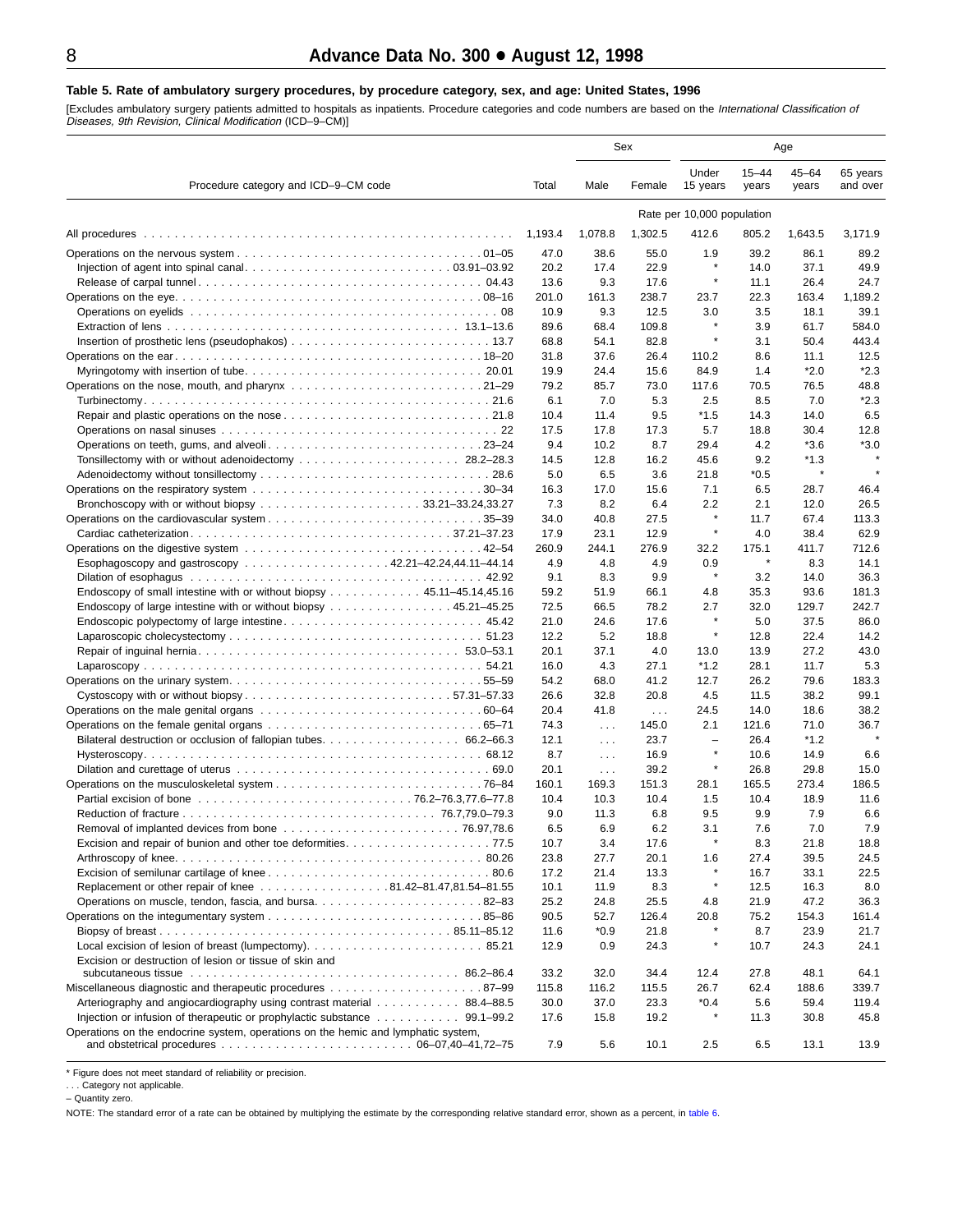#### <span id="page-8-0"></span>**Table 6. Relative standard errors for number and rate of ambulatory surgery procedures, by procedure category, sex, and age: United States, 1996**

[Procedure categories and code numbers are based on the International Classification of Diseases, 9th Revision, Clinical Modification (ICD–9–CM)]

|                                                                                                                                    |              |                         | Sex           |                                                                 |                    | Age                |                      |  |  |
|------------------------------------------------------------------------------------------------------------------------------------|--------------|-------------------------|---------------|-----------------------------------------------------------------|--------------------|--------------------|----------------------|--|--|
| Procedure category and ICD-9-CM code                                                                                               | Total        | Male                    | Female        | Under<br>15 years                                               | $15 - 44$<br>years | $45 - 64$<br>years | 65 years<br>and over |  |  |
|                                                                                                                                    |              |                         |               | Standard error as a percent of the number or rate of procedures |                    |                    |                      |  |  |
| All procedures                                                                                                                     | 4.20         | 4.47                    | 4.09          | 5.69                                                            | 4.76               | 4.61               | 4.80                 |  |  |
|                                                                                                                                    | 7.55         | 8.29                    | 7.51          | 20.80                                                           | 7.63               | 8.27               | 9.56                 |  |  |
|                                                                                                                                    | 12.61        | 12.63                   | 13.04         | $\pmb{\ast}$                                                    | 13.32              | 13.75              | 13.85                |  |  |
|                                                                                                                                    | 6.62         | 9.54                    | 6.48          | $\pmb{\ast}$                                                    | 8.64               | 7.88               | 10.10                |  |  |
|                                                                                                                                    | 7.03         | 7.63                    | 6.81          | 12.83                                                           | 10.43              | 7.06               | 7.57                 |  |  |
|                                                                                                                                    | 8.91         | 9.26                    | 10.30         | 18.11                                                           | 14.14              | 17.18              | 9.17                 |  |  |
|                                                                                                                                    | 8.15         | 8.86                    | 7.89          | $\pmb{\ast}$                                                    | 14.74              | 7.88               | 8.52                 |  |  |
|                                                                                                                                    | 6.80         | 7.72                    | 6.53          | $\pmb{\ast}$                                                    | 16.00              | 7.49               | 7.04                 |  |  |
|                                                                                                                                    | 6.02         | 6.10                    | 7.37          | 6.53                                                            | 10.75              | 14.17              | 11.50                |  |  |
|                                                                                                                                    | 6.56         | 6.87                    | 7.65          | 6.74                                                            | 16.88              | *21.25             | *26.93               |  |  |
|                                                                                                                                    | 6.09         | 6.73                    | 6.33          | 6.87                                                            | 6.63               | 10.16              | 10.88                |  |  |
|                                                                                                                                    | 9.91         | 11.36                   | 11.73         | 22.33                                                           | 10.61              | 13.48              | *22.01               |  |  |
|                                                                                                                                    | 7.08         | 8.22                    | 8.23          | *23.18                                                          | 8.34               | 9.43               | 15.37                |  |  |
|                                                                                                                                    | 10.12        | 11.86                   | 10.99         | 14.88                                                           | 10.07              | 12.93              | 27.75                |  |  |
| Operations on teeth, gums, and alveoli23–24                                                                                        | 13.42        | 13.57                   | 14.84         | 16.10<br>7.99                                                   | 22.83<br>10.79     | *28.17<br>*27.56   | *27.55               |  |  |
|                                                                                                                                    | 7.60<br>9.98 | 7.84                    | 8.47<br>11.71 | 10.20                                                           | *24.78             | ×                  |                      |  |  |
|                                                                                                                                    | 8.59         | 10.90<br>9.94           | 8.92          | 20.82                                                           | 11.43              | 10.84              | 11.95                |  |  |
|                                                                                                                                    | 11.00        | 13.79                   | 10.68         | 22.60                                                           | 22.55              | 13.58              | 13.95                |  |  |
|                                                                                                                                    | 12.33        | 14.08                   | 10.94         |                                                                 | 11.39              | 11.83              | 15.09                |  |  |
|                                                                                                                                    | 14.65        | 15.83                   | 13.94         | $\pmb{\ast}$                                                    | 16.05              | 13.76              | 16.67                |  |  |
|                                                                                                                                    | 5.75         | 5.82                    | 5.95          | 8.46                                                            | 6.24               | 6.29               | 6.78                 |  |  |
| Esophagoscopy and gastroscopy 42.21–42.24,44.11–44.14                                                                              | 19.58        | 18.41                   | 22.80         | 24.81                                                           | $\pmb{\ast}$       | 20.33              | 24.38                |  |  |
|                                                                                                                                    | 13.31        | 12.35                   | 15.75         | $\pmb{\ast}$                                                    | 16.58              | 14.01              | 15.63                |  |  |
| Endoscopy of small intestine with or without biopsy 45.11–45.14,45.16                                                              | 8.21         | 8.23                    | 8.54          | 18.68                                                           | 9.36               | 8.75               | 8.89                 |  |  |
| Endoscopy of large intestine with or without biopsy 45.21–45.25                                                                    | 7.20         | 7.49                    | 7.42          | 25.55                                                           | 9.82               | 7.46               | 7.82                 |  |  |
|                                                                                                                                    | 9.50         | 10.82                   | 8.88          | $\pmb{\ast}$                                                    | 21.61              | 9.51               | 9.87                 |  |  |
|                                                                                                                                    | 8.81         | 9.93                    | 9.28          | $\pmb{\ast}$                                                    | 10.43              | 10.08              | 11.98                |  |  |
|                                                                                                                                    | 5.09         | 5.24                    | 8.94          | 9.47                                                            | 7.93               | 7.19               | 6.96                 |  |  |
|                                                                                                                                    | 7.82         | 15.21                   | 8.09          | *22.83                                                          | 8.17               | 11.65              | 17.85                |  |  |
|                                                                                                                                    | 7.60         | 7.15                    | 9.39          | 13.95                                                           | 8.97               | 8.44               | 8.81                 |  |  |
|                                                                                                                                    | 9.94         | 9.41                    | 11.49         | 14.64                                                           | 10.14              | 9.98               | 11.78                |  |  |
|                                                                                                                                    | 7.20         | 7.21                    | $\ldots$      | 8.56                                                            | 12.35              | 9.52               | 8.87                 |  |  |
|                                                                                                                                    | 5.52         | $\sim 100$              | 5.52          | 23.17                                                           | 5.70               | 7.87               | 10.42<br>$\star$     |  |  |
| Bilateral destruction or occlusion of fallopian tubes. 66.2–66.3                                                                   | 8.14<br>9.40 | $\sim 10$ .             | 8.14<br>9.40  | $\overline{\phantom{0}}$<br>$\star$                             | 8.16<br>10.62      | *24.92<br>10.47    | 17.68                |  |  |
|                                                                                                                                    | 5.39         | $\cdots$<br>$\sim 10$ . | 5.39          | $\star$                                                         | 5.52               | 8.09               | 10.60                |  |  |
|                                                                                                                                    | 6.03         | 6.35                    | 6.22          | 8.73                                                            | 6.40               | 6.75               | 6.13                 |  |  |
|                                                                                                                                    | 8.21         | 8.71                    | 9.94          | 22.08                                                           | 9.99               | 10.95              | 10.30                |  |  |
|                                                                                                                                    | 7.27         | 7.78                    | 9.86          | 12.44                                                           | 8.55               | 12.44              | 16.32                |  |  |
|                                                                                                                                    | 8.03         | 10.29                   | 8.99          | 16.20                                                           | 10.49              | 12.35              | 13.08                |  |  |
|                                                                                                                                    | 9.62         | 12.66                   | 10.17         | $\pmb{\ast}$                                                    | 11.29              | 13.56              | 11.09                |  |  |
|                                                                                                                                    | 7.59         | 9.09                    | 7.26          | 21.35                                                           | 8.40               | 8.83               | 9.90                 |  |  |
|                                                                                                                                    | 7.88         | 8.82                    | 7.63          |                                                                 | 9.42               | 8.64               | 10.34                |  |  |
| Replacement or other repair of knee 81.42-81.47,81.54-81.55                                                                        | 8.24         | 9.03                    | 9.81          | $\pmb{\ast}$                                                    | 9.32               | 10.92              | 13.72                |  |  |
| Operations on muscle, tendon, fascia, and bursa82-83                                                                               | 6.22         | 6.36                    | 7.44          | 13.25                                                           | 7.17               | 7.20               | 7.21                 |  |  |
|                                                                                                                                    | 4.79         | 5.36                    | 5.06          | 8.89                                                            | 5.84               | 5.80               | 5.38                 |  |  |
|                                                                                                                                    | 7.29         | *24.30                  | 7.17          |                                                                 | 9.18               | 8.49               | 10.04                |  |  |
|                                                                                                                                    | 9.06         | 18.29                   | 9.29          | $\pmb{\ast}$                                                    | 9.21               | 12.06              | 11.45                |  |  |
| Excision or destruction of lesion or tissue of skin and subcutaneous tissue. 86.2–86.4                                             | 5.55         | 5.63                    | 6.34          | 9.22                                                            | 6.49               | 6.53               | 7.17                 |  |  |
|                                                                                                                                    | 7.85         | 8.52                    | 7.77          | 9.20                                                            | 9.44               | 8.39               | 8.56                 |  |  |
| Arteriography and angiocardiography using contrast material 88.4–88.5                                                              | 13.64        | 14.60                   | 13.94         | *26.42                                                          | 16.25              | 13.56              | 14.90                |  |  |
| Operations on the endocrine system, operations on the hemic and lymphatic system,                                                  | 12.49        | 13.26                   | 12.98         |                                                                 | 13.36              | 14.03              | 14.27                |  |  |
| and obstetrical procedures $\ldots \ldots \ldots \ldots \ldots \ldots \ldots \ldots \ldots \ldots \ldots \ldots 06-07,40-41,72-75$ | 9.11         | 11.91                   | 10.10         | 20.41                                                           | 14.00              | 13.71              | 11.32                |  |  |

\* Figure does not meet standard of reliability or precision.

. . . Category not appliable.

– Quantity zero.

NOTE: The standard error of a number or rate in [tables 4](#page-6-0) or 5 [can](#page-7-0) be obtained by multiplying the estimate by the corresponding relative standard error, shown as a percent, in this table.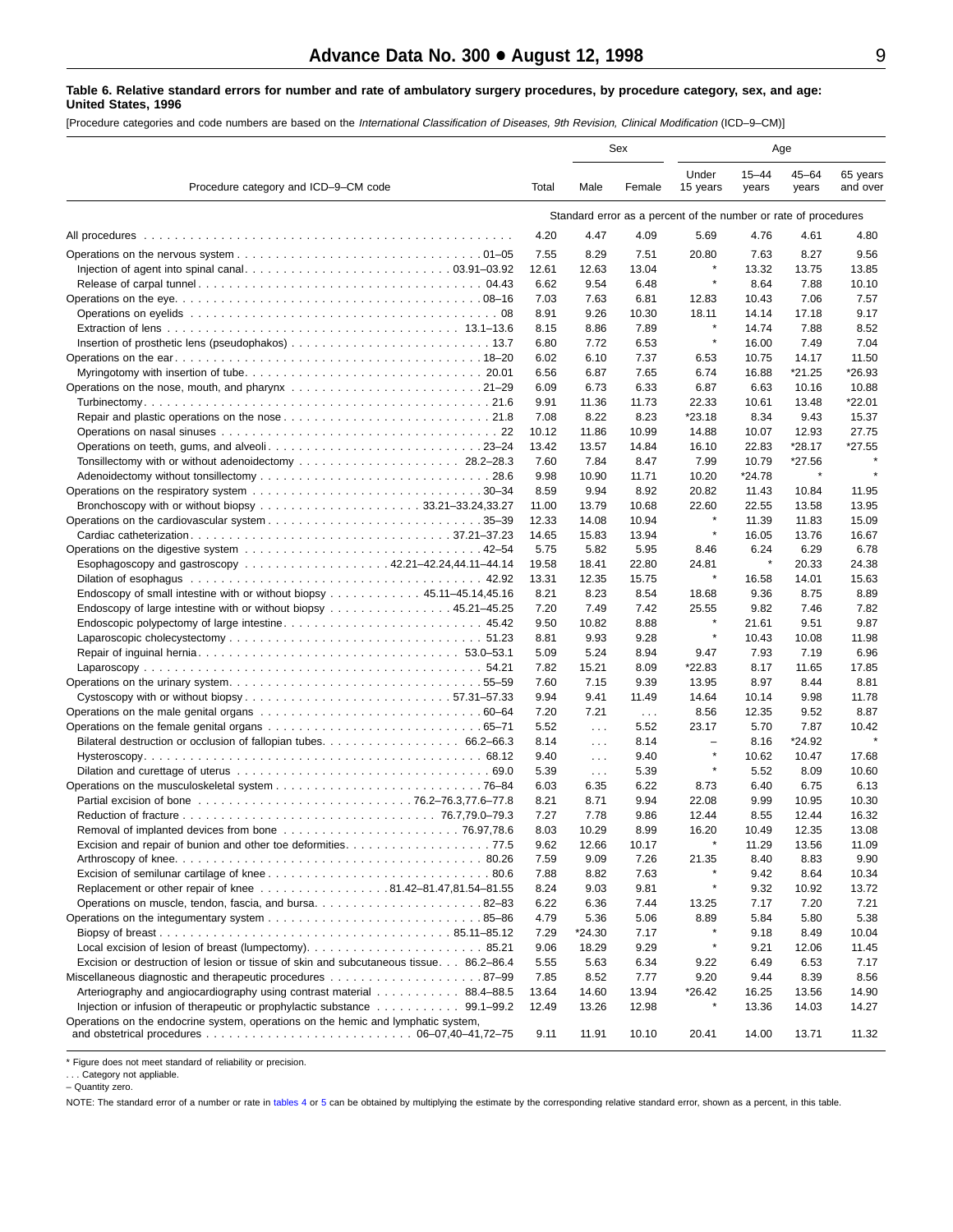#### <span id="page-9-0"></span>**Table 7. Number of ambulatory surgery visits by first-listed diagnosis, sex, and age: United States, 1996**

[Excludes ambulatory surgery patients admitted to hospitals as inpatients. Diagnositic categories and code numbers are based on the *International Classification of*<br>*Diseases, 9th Revision, Clinical Modification* (ICD–9–C

|                                                                                                                                                         |              |               | Sex          |                          | Age                |                    |                          |
|---------------------------------------------------------------------------------------------------------------------------------------------------------|--------------|---------------|--------------|--------------------------|--------------------|--------------------|--------------------------|
| Category of first-listed diagnosis and ICD-9-CM code                                                                                                    | Total        | Male          | Female       | Under<br>15 years        | $15 - 44$<br>years | $45 - 64$<br>years | 65 years<br>and over     |
|                                                                                                                                                         |              |               |              | Number in thousands      |                    |                    |                          |
|                                                                                                                                                         | 20,838       | 9,113         | 11,725       | 1,754                    | 6,329              | 5,756              | 6,998                    |
|                                                                                                                                                         | 100          | 47            | 53           | 9                        | 59                 | 20                 | 12                       |
|                                                                                                                                                         | 1,885        | 863           | 1,022        | 54                       | 354                | 659                | 818                      |
|                                                                                                                                                         | 785          | 351           | 434          |                          | 106                | 279                | 389                      |
|                                                                                                                                                         | 167          | 90            | 77           |                          | 18                 | 56                 | 93                       |
|                                                                                                                                                         | 140          | $\star$       | 138          | $\star$                  | 20                 | 69                 | 51                       |
|                                                                                                                                                         | 993          | 457           | 536          | 39                       | 229                | 349                | 376                      |
|                                                                                                                                                         | 586          | 324           | 261          |                          | 57                 | 225                | 301                      |
| Endocrine, nutritional and metabolic diseases, and immunity disorders. 240–279                                                                          | 109<br>147   | 50<br>56      | 60<br>92     |                          | 40<br>46           | 45<br>56           | 24<br>41                 |
|                                                                                                                                                         | 4,041        | 1,645         | 2,396        | 597                      | 399                | 693                | 2,351                    |
|                                                                                                                                                         | 346          | 113           | 233          |                          | 127                | 136                | 82                       |
|                                                                                                                                                         | 107          | 39            | 68           |                          | *8                 | 22                 | 73                       |
|                                                                                                                                                         | 2,328        | 864           | 1,464        | $\star$                  | 43                 | 324                | 1,952                    |
|                                                                                                                                                         | 499          | 297           | 201          | 456                      | 20                 | 14                 | *8                       |
|                                                                                                                                                         | 927          | 513           | 415          |                          | 175                | 362                | 381                      |
| $\ldots \ldots \ldots \ldots \ldots \ldots \ldots \ldots 391 - 392.0,393 - 398,402,404,410 - 416,420 - 429$<br>Heart disease                            | 405          | 251           | 155          |                          | 30                 | 162                | 208                      |
|                                                                                                                                                         | 291          | 136           | 155          | $\star$                  | 89                 | 123                | 77                       |
|                                                                                                                                                         | 902          | 433           | 469          | 316                      | 330                | 166                | 92                       |
|                                                                                                                                                         | 148          | 83            | 65           | $\star$                  | 98                 | 41                 | *8                       |
|                                                                                                                                                         | 126          | 59            | 67           | 11                       | 59<br>94           | 47<br>$\star$      | *9                       |
|                                                                                                                                                         | 365<br>3,450 | 163<br>1,727  | 203<br>1,723 | 268<br>227               | 1,003              | 1,075              | 1,146                    |
| Diseases of teeth and supporting structures520–525                                                                                                      | 151          | 77            | 74           | 94                       | 42                 | $*10$              |                          |
|                                                                                                                                                         | 478          | 232           | 246          | 13                       | 119                | 162                | 184                      |
|                                                                                                                                                         | 110          | 43            | 67           | $\star$                  | 23                 | 35                 | 52                       |
|                                                                                                                                                         | 363          | 140           | 223          |                          | 109                | 128                | 121                      |
|                                                                                                                                                         | 515          | 462           | 52           | 69                       | 161                | 141                | 144                      |
| Noninfectious enteritis and colitis enterity of the content of the colition of the content of the content of t                                          | 136          | 69            | 67           |                          | 61                 | 43                 | 29                       |
|                                                                                                                                                         | 342          | 152           | 190          |                          | 14                 | 102                | 225                      |
|                                                                                                                                                         | 277          | 58            | 219          | $\star$                  | 126                | 104                | 45                       |
|                                                                                                                                                         | 2,257        | 668           | 1,589        | 112<br>$\star$           | 977                | 668                | 499                      |
|                                                                                                                                                         | 189          | 120           | 69           |                          | 72                 | 72                 | 44                       |
|                                                                                                                                                         | 108<br>148   | 55<br>$\star$ | 53<br>148    |                          | 22<br>56           | 40<br>66           | 43<br>26                 |
|                                                                                                                                                         | 212          | $*13$         | 199          |                          | 84                 | 76                 | 51                       |
| Disorders of menstruation and other abnormal vaginal bleeding 626,627.0–627.1                                                                           | 252          | $\sim$ $\sim$ | 252          |                          | 119                | 100                | 33                       |
|                                                                                                                                                         | 224          | $\sim 100$    | 224          | $\star$                  | 222                | $\star$            | $\equiv$                 |
|                                                                                                                                                         | 195          | $\sim 100$    | 195          |                          | 193                | $\star$            | $\overline{\phantom{0}}$ |
|                                                                                                                                                         | 462          | 224           | 237          | 41                       | 183                | 131                | 106                      |
|                                                                                                                                                         | 105          | 57            | 48           | *6                       | 45                 | 33                 | 21                       |
| Diseases of the musculoskeletal system and connective tissue 710–739                                                                                    | 2,022        | 849           | 1,172        | 35                       | 844                | 733                | 410                      |
|                                                                                                                                                         | 484          | 237           | 248          | 7                        | 222                | 170                | 85                       |
|                                                                                                                                                         | 193          | 102           | 91           |                          | 103                | 60                 | 27                       |
|                                                                                                                                                         | 183          | 89            | 94           | $\equiv$                 | 83                 | 72                 | 27                       |
|                                                                                                                                                         | 136          | 58            | 78           |                          | 41                 | 56                 | 38                       |
|                                                                                                                                                         | 616<br>168   | 252<br>30     | 363<br>138   | 18                       | 269<br>61          | 227<br>68          | 101<br>38                |
|                                                                                                                                                         | 186          | 103           | 83           | 102                      | 53                 | 21                 | 10                       |
|                                                                                                                                                         | 1,353        | 574           | 779          | 68                       | 393                | 445                | 447                      |
|                                                                                                                                                         | 221          | 65            | 156          | $\pmb{\ast}$             | 91                 | 72                 | 49                       |
|                                                                                                                                                         | 1,294        | 763           | 531          | 127                      | 589                | 363                | 215                      |
|                                                                                                                                                         | 294          | 178           | 116          | 70                       | 146                | 52                 | 27                       |
|                                                                                                                                                         | 253          | 159           | 94           |                          | 107                | 107                | 38                       |
|                                                                                                                                                         | 1,443        | 583           | 860          | 48                       | 674                | 328                | 392                      |
|                                                                                                                                                         | 365          | 67            | 298          | $\overline{\phantom{0}}$ | 357                | 8                  |                          |
| Diseases of the blood and blood-forming organs, mental disorders, and certain<br>conditions originating in the perinatal period 280-289,290-319,760-779 | 143          | 64            | 79           | *3                       | 28                 | 35                 | 77                       |

\* Figure does not meet standard of reliability or precision.

. . . Category not applicable. – Quantity zero.

NOTE: The standard error of a number can be obtained by multiplying the estimate by the corresponding relative standard error, shown as a percent, in [table 9.](#page-11-0)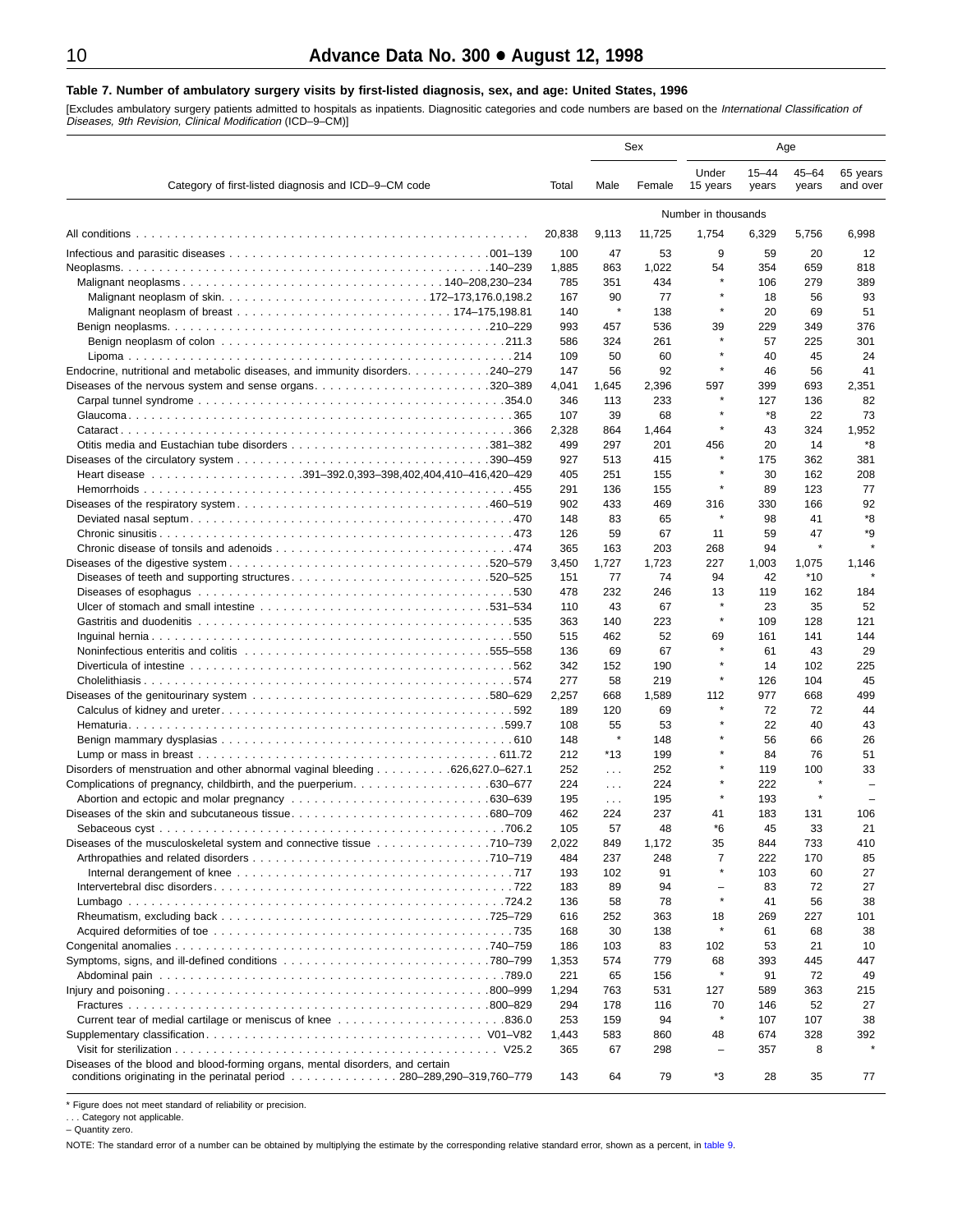#### <span id="page-10-0"></span>**Table 8. Rate of ambulatory surgery visits by first-listed diagnosis, sex, and age: United States, 1996**

[Excludes ambulatory surgery patients admitted to hospitals as inpatients. Diagnostic categories and code numbers are based on the *International Classification of*<br>*Diseases, 9th Revision, Clinical Modification* (ICD–9–CM

|                                                                                                                                          |              |                     | Sex           |                                     |                    | Age                |                      |
|------------------------------------------------------------------------------------------------------------------------------------------|--------------|---------------------|---------------|-------------------------------------|--------------------|--------------------|----------------------|
| Category of first-listed diagnosis and ICD-9-CM code                                                                                     | Total        | Male                | Female        | Under<br>15 years                   | $15 - 44$<br>years | $45 - 64$<br>years | 65 years<br>and over |
|                                                                                                                                          |              |                     |               | Rate per 10,000 population          |                    |                    |                      |
|                                                                                                                                          | 789.3        | 708.1               | 866.5         | 304.0                               | 533.1              | 1,072.0            | 2,066.6              |
|                                                                                                                                          | 3.8          | 3.6                 | 3.9           | 1.5                                 | 4.9                | 3.8                | 3.5                  |
|                                                                                                                                          | 71.4         | 67.1                | 75.6          | 9.4                                 | 29.8               | 122.7              | 241.6                |
|                                                                                                                                          | 29.7         | 27.3                | 32.1          | $\star$                             | 8.9                | 51.9               | 114.8                |
|                                                                                                                                          | 6.3          | 7.0                 | 5.7           |                                     | 1.5                | 10.5               | 27.4                 |
|                                                                                                                                          | 5.3          | ×                   | 10.2          | $\star$                             | 1.7                | 12.9               | 15.0                 |
|                                                                                                                                          | 37.6         | 35.5                | 39.6          | 6.8                                 | 19.3               | 65.0               | 111.0                |
|                                                                                                                                          | 22.2         | 25.2                | 19.3          | $\star$                             | 4.8                | 42.0               | 88.8                 |
|                                                                                                                                          | 4.1          | 3.9                 | 4.4           | $\star$                             | 3.4                | 8.3                | 6.9                  |
| Endocrine, nutritional and metabolic diseases, and immunity disorders. 240–279<br>Diseases of the nervous system and sense organs320–389 | 5.6<br>153.1 | 4.3<br>127.8        | 6.8<br>177.1  | 103.4                               | 3.9<br>33.6        | 10.4<br>129.1      | 12.2<br>694.4        |
|                                                                                                                                          | 13.1         | 8.8                 | 17.2          |                                     | 10.7               | 25.4               | 24.1                 |
|                                                                                                                                          | 4.0          | 3.0                 | 5.0           | $\star$                             | $*0.7$             | 4.1                | 21.5                 |
|                                                                                                                                          | 88.2         | 67.1                | 108.2         | ×                                   | 3.6                | 60.4               | 576.5                |
|                                                                                                                                          | 18.9         | 23.1                | 14.9          | 79.0                                | 1.7                | 2.7                | $*2.3$               |
|                                                                                                                                          | 35.1         | 39.8                | 30.7          | $\star$                             | 14.7               | 67.4               | 112.5                |
|                                                                                                                                          | 15.4         | 19.5                | 11.4          | $\pmb{\ast}$                        | 2.5                | 30.2               | 61.6                 |
|                                                                                                                                          | 11.0         | 10.6                | 11.4          | $\star$                             | 7.5                | 23.0               | 22.6                 |
|                                                                                                                                          | 34.2         | 33.7                | 34.7          | 54.7                                | 27.8               | 30.8               | 27.0                 |
|                                                                                                                                          | 5.6          | 6.5                 | 4.8           | $\star$                             | 8.2                | 7.7                | $*2.3$               |
|                                                                                                                                          | 4.8          | 4.6                 | 5.0           | 1.9                                 | 5.0                | 8.8<br>$\star$     | $*2.7$               |
|                                                                                                                                          | 13.8         | 12.6<br>134.2       | 15.0<br>127.4 | 46.4<br>39.4                        | 7.9<br>84.5        |                    | 338.3                |
| Diseases of teeth and supporting structures520–525                                                                                       | 130.7<br>5.7 | 6.0                 | 5.5           | 16.3                                | 3.5                | 200.2<br>$*1.9$    |                      |
|                                                                                                                                          | 18.1         | 18.1                | 18.2          | 2.2                                 | 10.0               | 30.3               | 54.4                 |
|                                                                                                                                          | 4.2          | 3.4                 | 5.0           | $\star$                             | 2.0                | 6.4                | 15.4                 |
|                                                                                                                                          | 13.7         | 10.9                | 16.5          | $\star$                             | 9.2                | 23.7               | 35.8                 |
|                                                                                                                                          | 19.5         | 35.9                | 3.9           | 11.9                                | 13.6               | 26.2               | 42.4                 |
|                                                                                                                                          | 5.2          | 5.4                 | 5.0           |                                     | 5.1                | 8.0                | 8.7                  |
|                                                                                                                                          | 12.9         | 11.8                | 14.0          | ×                                   | 1.2                | 19.0               | 66.5                 |
|                                                                                                                                          | 10.5         | 4.5                 | 16.2          | ×                                   | 10.6               | 19.3               | 13.4                 |
|                                                                                                                                          | 85.5         | 51.9                | 117.4         | 19.4                                | 82.3               | 124.5              | 147.5                |
|                                                                                                                                          | 7.2          | 9.3                 | 5.1           | $\star$                             | 6.1                | 13.3               | 13.0                 |
|                                                                                                                                          | 4.1<br>5.6   | 4.3<br>$\pmb{\ast}$ | 3.9<br>10.9   | $\star$                             | 1.8<br>4.7         | 7.5<br>12.4        | 12.8<br>7.7          |
|                                                                                                                                          | 8.0          | $*1.0$              | 14.7          | $\star$                             | 7.1                | 14.1               | 15.0                 |
| Disorders of menstruation and other abnormal vaginal bleeding 626,627.0–627.1                                                            | 9.6          | $\ldots$            | 18.6          | $\star$                             | 10.0               | 18.6               | 9.9                  |
| Complications of pregnancy, childbirth, and the puerperium630–677                                                                        | 8.5          | $\sim 100$          | 16.6          | $\star$                             | 18.7               |                    |                      |
|                                                                                                                                          | 7.4          | $\sim 100$          | 14.4          | $\star$                             | 16.3               | $\star$            | $\sim$               |
|                                                                                                                                          | 17.5         | 17.4                | 17.5          | 7.1                                 | 15.5               | 24.4               | 31.3                 |
|                                                                                                                                          | 4.0          | 4.5                 | 3.6           | $*1.1$                              | 3.8                | 6.2                | 6.2                  |
| Diseases of the musculoskeletal system and connective tissue 710–739                                                                     | 76.6         | 66.0                | 86.7          | 6.1                                 | 71.1               | 136.5              | 121.2                |
|                                                                                                                                          | 18.3         | 18.4                | 18.3          | 1.2<br>$\star$                      | 18.7               | 31.7               | 25.1                 |
|                                                                                                                                          | 7.3          | 7.9                 | 6.7           |                                     | 8.7                | 11.2               | 8.0                  |
|                                                                                                                                          | 6.9<br>5.2   | 6.9<br>4.5          | 6.9<br>5.8    | $\overline{\phantom{a}}$<br>$\star$ | 7.0<br>3.5         | 13.5<br>10.5       | 8.0<br>11.3          |
|                                                                                                                                          | 23.3         | 19.6                | 26.8          | 3.1                                 | 22.7               | 42.3               | 29.9                 |
|                                                                                                                                          | 6.4          | 2.3                 | 10.2          | $\star$                             | 5.1                | 12.7               | 11.3                 |
|                                                                                                                                          | 7.1          | 8.0                 | 6.1           | 17.8                                | 4.5                | 3.8                | 3.0                  |
|                                                                                                                                          | 51.2         | 44.6                | 57.6          | 11.7                                | 33.1               | 82.8               | 132.1                |
|                                                                                                                                          | 8.4          | 5.0                 | 11.6          | $\star$                             | 7.7                | 13.3               | 14.6                 |
|                                                                                                                                          | 49.0         | 59.3                | 39.2          | 22.0                                | 49.6               | 67.7               | 63.6                 |
|                                                                                                                                          | 11.1         | 13.8                | 8.6           | 12.1                                | 12.3               | 9.6                | 8.0                  |
|                                                                                                                                          | 9.6          | 12.4                | 7.0           | $\star$                             | 9.0                | 19.8               | 11.4                 |
|                                                                                                                                          | 54.7         | 45.3                | 63.6          | 8.4                                 | 56.8               | 61.1               | 115.9                |
| Diseases of the blood and blood-forming organs, mental disorders, and                                                                    | 13.8         | 5.2                 | 22.1          | $\qquad \qquad -$                   | 30.0               | 1.5                |                      |
| certain conditions originating in the perinatal period. 280-289,290-319,760-779                                                          | 5.4          | 5.0                 | 5.8           | $*0.6$                              | 2.4                | 6.6                | 22.6                 |

\* Figure does not meet standard of reliability or precision.

. . . Category not applicable. – Quantity zero.

NOTE: The standard error of a rate can be obtained by multiplying the estimate by the corresponding relative standard error, shown as a percent, in [table 9.](#page-11-0)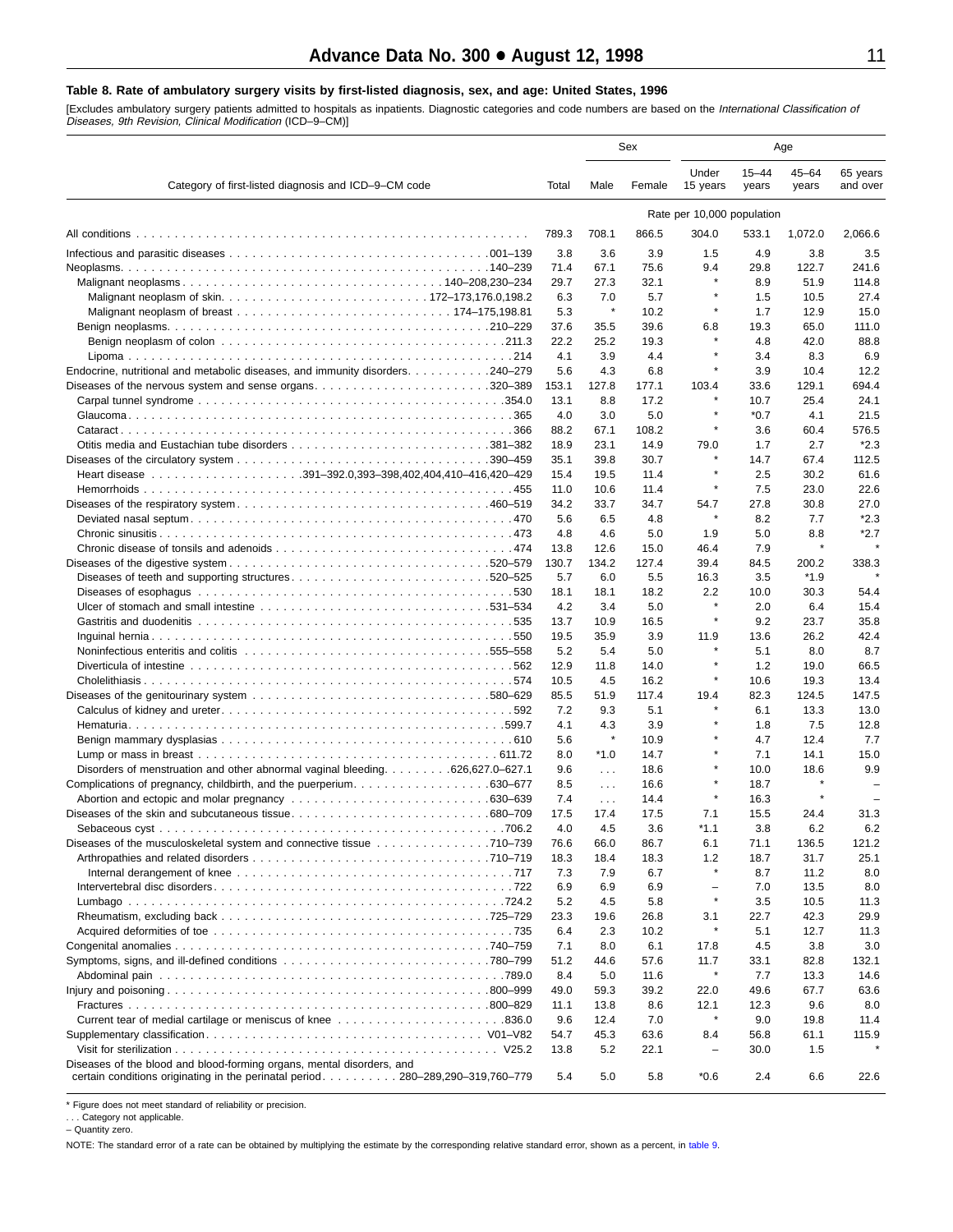#### <span id="page-11-0"></span>**Table 9. Relative standard errors for number and rate of ambulatory surgery visits, by first-listed diagnosis, sex, and age: United States, 1996**

[Diagnostic categories and code numbers are based on the International Classification of Diseases, 9th Revision, Clinical Modification (ICD–9–CM)]

|                                                                                                                |               |                       | Sex           |                                                             |                    | Age                |                          |
|----------------------------------------------------------------------------------------------------------------|---------------|-----------------------|---------------|-------------------------------------------------------------|--------------------|--------------------|--------------------------|
| Category of first-listed diagnosis and ICD-9-CM code                                                           | Total         | Male                  | Female        | Under<br>15 years                                           | $15 - 44$<br>years | $45 - 64$<br>years | 65 years<br>and over     |
|                                                                                                                |               |                       |               | Standard error as a percent of the number or rate of visits |                    |                    |                          |
|                                                                                                                | 4.13          | 4.39                  | 4.01          | 5.60                                                        | 4.64               | 4.50               | 4.69                     |
|                                                                                                                | 9.49          | 12.30                 | 11.62         | 20.08                                                       | 12.38              | 14.74              | 25.10                    |
|                                                                                                                | 5.18          | 5.98                  | 5.12          | 11.66                                                       | 7.10               | 6.14               | 5.63                     |
|                                                                                                                | 5.84          | 6.22                  | 6.40          | $\star$                                                     | 7.99               | 7.73               | 6.48                     |
|                                                                                                                | 7.25          | 9.33                  | 9.04          |                                                             | 17.89              | 13.07              | 8.50                     |
|                                                                                                                | 9.11          | $\pmb{\ast}$          | 9.02          | $\star$                                                     | 13.94              | 11.99              | 12.52                    |
|                                                                                                                | 6.99          | 8.80                  | 6.23          | 10.13                                                       | 9.06               | 7.84               | 8.56                     |
|                                                                                                                | 9.41          | 10.56                 | 8.80          |                                                             | 22.66              | 10.32              | 9.74                     |
|                                                                                                                | 9.17          | 12.54                 | 9.78          | $\star$                                                     | 11.77              | 11.06              | 16.03                    |
| Endocrine, nutritional and metabolic diseases, and immunity disorders. 240–279                                 | 11.37         | 13.30                 | 13.68         | $\star$                                                     | 19.87              | 12.74              | 13.63                    |
|                                                                                                                | 5.86          | 5.99                  | 5.89          | 6.22                                                        | 6.46               | 5.66               | 7.68                     |
|                                                                                                                | 6.71          | 9.67                  | 6.52          | ×                                                           | 8.73               | 8.03               | 10.20                    |
|                                                                                                                | 12.27         | 12.94                 | 15.54         | ×                                                           | $*29.10$           | 16.41              | 13.50                    |
|                                                                                                                | 8.19          | 8.91                  | 7.93          | ×                                                           | 15.45              | 7.85               | 8.56                     |
|                                                                                                                | 6.50          | 6.79                  | 7.61          | 6.66<br>$\star$                                             | 14.83              | 23.34              | *24.66                   |
|                                                                                                                | 9.36          | 11.00                 | 8.35          |                                                             | 8.85               | 9.56               | 12.46                    |
|                                                                                                                | 15.32         | 16.99                 | 15.07         | $\star$                                                     | 19.97              | 15.49              | 16.36                    |
|                                                                                                                | 8.45          | 9.13                  | 10.02         |                                                             | 11.99              | 9.16               | 12.69                    |
|                                                                                                                | 6.31<br>8.24  | 6.82<br>9.80          | 6.37<br>9.96  | 7.94<br>$\star$                                             | 7.07<br>9.31       | 7.85<br>12.33      | 12.07<br>*19.09          |
|                                                                                                                | 9.39          | 11.58                 | 11.18         | 18.46                                                       | 10.93              | 13.02              | *28.73                   |
|                                                                                                                | 8.35          | 8.59                  | 9.08          | 8.53                                                        | 12.15              | $\star$            |                          |
|                                                                                                                | 5.70          | 5.36                  | 6.33          | 8.97                                                        | 6.10               | 6.30               | 7.06                     |
| Diseases of teeth and supporting structures520–525                                                             | 12.90         | 13.10                 | 13.82         | 15.29                                                       | 22.14              | $*24.18$           |                          |
| . 530                                                                                                          | 9.70          | 10.70                 | 10.32         | 22.17                                                       | 12.18              | 10.29              | 11.97                    |
|                                                                                                                | 11.27         | 14.20                 | 11.63         | ×                                                           | 15.73              | 13.86              | 14.88                    |
|                                                                                                                | 10.31         | 12.11                 | 10.55         | $\star$                                                     | 11.40              | 11.41              | 12.58                    |
|                                                                                                                | 5.01          | 5.15                  | 9.15          | 10.28                                                       | 7.93               | 6.85               | 6.70                     |
| Noninfectious enteritis and colitis entering research contained and response in the series of the series of th | 12.30         | 16.76                 | 12.01         | ×                                                           | 14.40              | 13.77              | 20.82                    |
|                                                                                                                | 9.37          | 10.37                 | 10.17         |                                                             | 19.97              | 10.60              | 9.80                     |
|                                                                                                                | 8.85          | 9.54                  | 9.46          | $\star$                                                     | 11.00              | 10.54              | 10.35                    |
|                                                                                                                | 5.07          | 6.39                  | 5.30          | 8.99<br>$\star$                                             | 5.69               | 5.54               | 6.66                     |
|                                                                                                                | 9.10          | 10.09                 | 10.70         | $\star$                                                     | 10.64              | 10.13              | 12.89                    |
|                                                                                                                | 11.35         | 12.31<br>$\pmb{\ast}$ | 13.40         | $\star$                                                     | 19.07              | 14.28              | 13.44                    |
|                                                                                                                | 12.88<br>8.93 | *23.32                | 12.97<br>8.91 |                                                             | 13.19<br>10.60     | 17.02<br>11.27     | 16.68<br>14.46           |
| Disorders of menstruation and other abnormal vaginal bleeding 626,627.0–627.1                                  | 6.88          | $\sim$ $\sim$         | 6.88          | ۸                                                           | 8.19               | 9.36               | 12.43                    |
| Complications of pregnancy, childbirth, and the puerperium630–677                                              | 7.38          | $\sim 100$            | 7.38          | $\star$                                                     | 7.42               | $\star$            |                          |
|                                                                                                                | 7.56          | $\sim 100$            | 7.56          | $\star$                                                     | 7.60               | $\star$            | $\overline{\phantom{0}}$ |
|                                                                                                                | 6.48          | 6.76                  | 7.91          | 13.78                                                       | 7.23               | 9.59               | 8.50                     |
| .706.2                                                                                                         | 10.39         | 12.95                 | 11.60         | *21.26                                                      | 14.23              | 13.70              | 16.19                    |
| Diseases of the musculoskeletal system and connective tissue 710–739                                           | 6.44          | 6.74                  | 6.59          | 15.01                                                       | 6.54               | 7.07               | 7.10                     |
|                                                                                                                | 7.52          | 7.92                  | 8.08          | 20.48                                                       | 8.22               | 8.81               | 10.09                    |
|                                                                                                                | 9.51          | 10.56                 | 10.60         |                                                             | 10.10              | 13.15              | 17.08                    |
|                                                                                                                | 13.38         | 12.87                 | 15.77         | $\qquad \qquad -$                                           | 13.39              | 17.37              | 18.00                    |
|                                                                                                                | 16.10         | 17.49                 | 16.78         | $\star$                                                     | 17.72              | 16.12              | 21.37                    |
|                                                                                                                | 6.09          | 7.08                  | 6.22          | 16.55<br>×                                                  | 6.67               | 7.46               | 7.21                     |
|                                                                                                                | 9.46          | 13.46                 | 10.26         |                                                             | 12.61              | 11.80              | 10.73                    |
|                                                                                                                | 7.78<br>7.91  | 8.00                  | 10.60         | 9.08                                                        | 13.97              | 17.00              | 17.79                    |
|                                                                                                                | 13.94         | 7.87<br>14.84         | 8.53<br>14.82 | 12.66<br>$\star$                                            | 10.05<br>15.81     | 8.79<br>16.29      | 8.46<br>16.31            |
|                                                                                                                | 5.93          | 6.51                  | 5.77          | 7.38                                                        | 6.65               | 7.61               | 7.05                     |
|                                                                                                                | 6.83          | 7.14                  | 9.65          | 9.86                                                        | 8.03               | 12.03              | 14.01                    |
|                                                                                                                | 9.79          | 11.11                 | 10.15         | $\star$                                                     | 11.21              | 11.82              | 14.51                    |
|                                                                                                                | 6.41          | 7.81                  | 6.30          | 10.13                                                       | 7.32               | 7.20               | 9.01                     |
|                                                                                                                | 8.91          | 24.45                 | 8.21          | $\qquad \qquad -$                                           | 8.95               | 21.31              |                          |
| Diseases of the blood and blood-forming organs, mental disorders, and                                          |               |                       |               |                                                             |                    |                    |                          |
| certain conditions originating in the perinatal period. 280-289,290-319,760-779 14.85                          |               | 16.67                 | 15.82         | $*29.14$                                                    | 18.99              | 17.52              | 19.69                    |

\* Figure does not meet standard of reliability or precision.

. . . Category not applicable. – Quantity zero.

NOTE: The standard error of a number or rate in [table 7](#page-9-0) or 8 [can b](#page-10-0)e obtained by multiplying the estimate by the corresponding relative standard error, shown as a percent, in this table.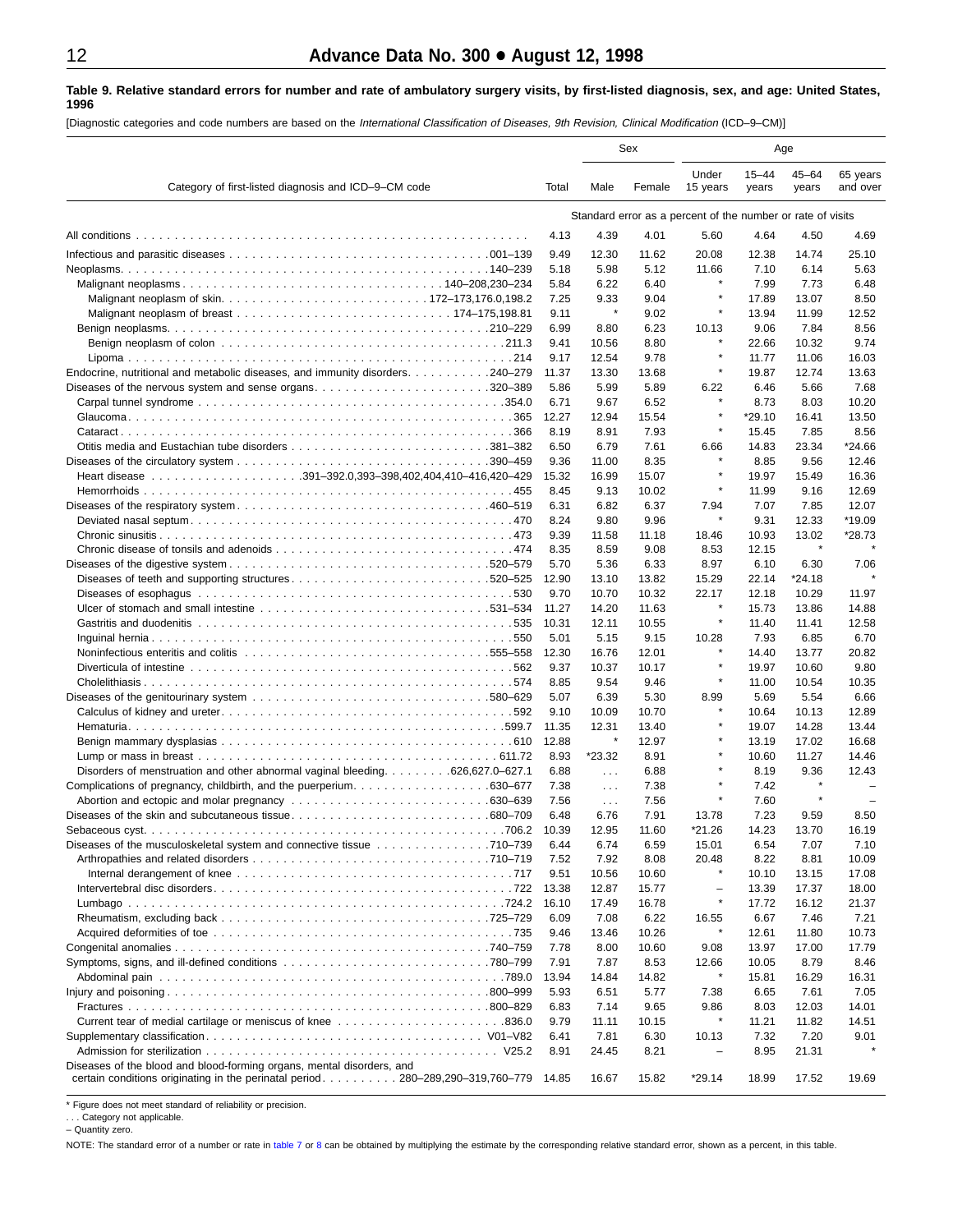<span id="page-12-0"></span>

|                                                             |                                             |                                                                                                                                                                                                                                                                                                                                                                                                                                                                                                                                                                                                                                                                                                                                                                                                                                   |                                                                                     |                                    | OMB No. 0920-0334: Approval Expires 12/31/96            |  |  |  |
|-------------------------------------------------------------|---------------------------------------------|-----------------------------------------------------------------------------------------------------------------------------------------------------------------------------------------------------------------------------------------------------------------------------------------------------------------------------------------------------------------------------------------------------------------------------------------------------------------------------------------------------------------------------------------------------------------------------------------------------------------------------------------------------------------------------------------------------------------------------------------------------------------------------------------------------------------------------------|-------------------------------------------------------------------------------------|------------------------------------|---------------------------------------------------------|--|--|--|
|                                                             |                                             | <b>NOTICE</b> – All information which would permit identification of an individual or an establishment will be held confidential, will be used only by<br>persons engaged in and for the purposes of the survey, and will not be disclosed or released to other persons or used for any other purpose.<br>Public reporting burden for this collection of information is estimated to average 12 minutes per response. Send comments regarding this<br>burden estimate or any other aspect of this collection of information including suggestions for reducing this burden to PHS Reports Clearance<br>Officer: Atten: PRA: Hubert H. Humphrey Building, Room 721-B; 200 Independence Avenue, SW; Washington, DC 20201, and to the Office of<br>Management and Budget; Paper Reduction Project (0920-0334), Washington, DC 20503. |                                                                                     |                                    |                                                         |  |  |  |
| <sub>form</sub> NSAS-5                                      |                                             |                                                                                                                                                                                                                                                                                                                                                                                                                                                                                                                                                                                                                                                                                                                                                                                                                                   |                                                                                     |                                    |                                                         |  |  |  |
| (12-14-93)                                                  |                                             |                                                                                                                                                                                                                                                                                                                                                                                                                                                                                                                                                                                                                                                                                                                                                                                                                                   | U.S. DEPARTMENT OF COMMERCE<br><b>BUREAU OF THE CENSUS</b>                          |                                    |                                                         |  |  |  |
|                                                             |                                             |                                                                                                                                                                                                                                                                                                                                                                                                                                                                                                                                                                                                                                                                                                                                                                                                                                   | ACTING AS COLLECTING AGENT FOR<br>DEPARTMENT OF HEALTH AND HUMAN SERVICES           |                                    |                                                         |  |  |  |
|                                                             |                                             |                                                                                                                                                                                                                                                                                                                                                                                                                                                                                                                                                                                                                                                                                                                                                                                                                                   | U.S. PUBLIC HEALTH SERVICE                                                          |                                    |                                                         |  |  |  |
|                                                             |                                             |                                                                                                                                                                                                                                                                                                                                                                                                                                                                                                                                                                                                                                                                                                                                                                                                                                   | CENTERS FOR DISEASE CONTROL AND PREVENTION<br>NATIONAL CENTER FOR HEALTH STATISTICS |                                    |                                                         |  |  |  |
|                                                             |                                             | <b>NATIONAL SURVEY OF AMBULATORY SURGERY</b>                                                                                                                                                                                                                                                                                                                                                                                                                                                                                                                                                                                                                                                                                                                                                                                      |                                                                                     |                                    |                                                         |  |  |  |
|                                                             |                                             |                                                                                                                                                                                                                                                                                                                                                                                                                                                                                                                                                                                                                                                                                                                                                                                                                                   | <b>MEDICAL ABSTRACT</b>                                                             |                                    |                                                         |  |  |  |
|                                                             |                                             |                                                                                                                                                                                                                                                                                                                                                                                                                                                                                                                                                                                                                                                                                                                                                                                                                                   | <b>A. PATIENT IDENTIFICATION</b>                                                    |                                    |                                                         |  |  |  |
| 1. Facility number                                          |                                             | 2. NSAS number and list used                                                                                                                                                                                                                                                                                                                                                                                                                                                                                                                                                                                                                                                                                                                                                                                                      | 3. Medical record number                                                            |                                    |                                                         |  |  |  |
|                                                             |                                             |                                                                                                                                                                                                                                                                                                                                                                                                                                                                                                                                                                                                                                                                                                                                                                                                                                   |                                                                                     |                                    |                                                         |  |  |  |
|                                                             |                                             |                                                                                                                                                                                                                                                                                                                                                                                                                                                                                                                                                                                                                                                                                                                                                                                                                                   |                                                                                     |                                    |                                                         |  |  |  |
| 4. Date of surgery                                          |                                             |                                                                                                                                                                                                                                                                                                                                                                                                                                                                                                                                                                                                                                                                                                                                                                                                                                   | 5. Residence ZIP Code                                                               |                                    |                                                         |  |  |  |
|                                                             |                                             |                                                                                                                                                                                                                                                                                                                                                                                                                                                                                                                                                                                                                                                                                                                                                                                                                                   |                                                                                     |                                    |                                                         |  |  |  |
| Month                                                       | Day                                         | Year                                                                                                                                                                                                                                                                                                                                                                                                                                                                                                                                                                                                                                                                                                                                                                                                                              |                                                                                     |                                    |                                                         |  |  |  |
|                                                             |                                             |                                                                                                                                                                                                                                                                                                                                                                                                                                                                                                                                                                                                                                                                                                                                                                                                                                   | <b>B. PATIENT CHARACTERISTICS</b>                                                   |                                    |                                                         |  |  |  |
| 6. Date of birth                                            |                                             |                                                                                                                                                                                                                                                                                                                                                                                                                                                                                                                                                                                                                                                                                                                                                                                                                                   | 7. Age (Complete only if date of birth not given)                                   |                                    |                                                         |  |  |  |
|                                                             |                                             |                                                                                                                                                                                                                                                                                                                                                                                                                                                                                                                                                                                                                                                                                                                                                                                                                                   |                                                                                     |                                    |                                                         |  |  |  |
| 1 DYears 2 D Months 3 Days<br>Month<br>Day<br>Year<br>Units |                                             |                                                                                                                                                                                                                                                                                                                                                                                                                                                                                                                                                                                                                                                                                                                                                                                                                                   |                                                                                     |                                    |                                                         |  |  |  |
| <b>8.</b> Sex (Mark $(X)$ one)                              | <b>9.</b> Race                              |                                                                                                                                                                                                                                                                                                                                                                                                                                                                                                                                                                                                                                                                                                                                                                                                                                   |                                                                                     |                                    | 10. Ethnicity (Mark (X) one)                            |  |  |  |
| 1□ Male                                                     | 1□ White                                    |                                                                                                                                                                                                                                                                                                                                                                                                                                                                                                                                                                                                                                                                                                                                                                                                                                   | 4 Asian/Pacific Islander                                                            |                                    | 1 □ Hispanic origin                                     |  |  |  |
| $2 \square$ Female                                          | $2 \Box$ Black                              |                                                                                                                                                                                                                                                                                                                                                                                                                                                                                                                                                                                                                                                                                                                                                                                                                                   | $5\Box$ Other – Specify $\Box$                                                      |                                    | 2 □ Non-Hispanic                                        |  |  |  |
| $3 \square$ Not stated                                      |                                             | 3 □ American Indian/                                                                                                                                                                                                                                                                                                                                                                                                                                                                                                                                                                                                                                                                                                                                                                                                              | $6 \square$ Not stated                                                              |                                    | 3 □ Not stated                                          |  |  |  |
|                                                             |                                             | Eskimo/Aleut                                                                                                                                                                                                                                                                                                                                                                                                                                                                                                                                                                                                                                                                                                                                                                                                                      |                                                                                     |                                    |                                                         |  |  |  |
|                                                             |                                             | 11. Status/Disposition of patient (Mark (X) appropriate box)                                                                                                                                                                                                                                                                                                                                                                                                                                                                                                                                                                                                                                                                                                                                                                      |                                                                                     |                                    |                                                         |  |  |  |
|                                                             | 1 Routine discharge to customary            |                                                                                                                                                                                                                                                                                                                                                                                                                                                                                                                                                                                                                                                                                                                                                                                                                                   | $4 \square$ Admitted to hospital as inpatient                                       |                                    | 7 Status/Disposition                                    |  |  |  |
| residence                                                   |                                             |                                                                                                                                                                                                                                                                                                                                                                                                                                                                                                                                                                                                                                                                                                                                                                                                                                   | 5 □ Surgery canceled or terminated                                                  |                                    | not stated                                              |  |  |  |
|                                                             | $2 \square$ Discharge to observation status |                                                                                                                                                                                                                                                                                                                                                                                                                                                                                                                                                                                                                                                                                                                                                                                                                                   | 6 Other – Specify $\mathbf{z}$                                                      |                                    |                                                         |  |  |  |
|                                                             | 3 □ Discharge to recovery care center       |                                                                                                                                                                                                                                                                                                                                                                                                                                                                                                                                                                                                                                                                                                                                                                                                                                   |                                                                                     |                                    |                                                         |  |  |  |
|                                                             |                                             |                                                                                                                                                                                                                                                                                                                                                                                                                                                                                                                                                                                                                                                                                                                                                                                                                                   |                                                                                     |                                    |                                                         |  |  |  |
|                                                             |                                             |                                                                                                                                                                                                                                                                                                                                                                                                                                                                                                                                                                                                                                                                                                                                                                                                                                   | <b>C. PAYMENT DATA</b>                                                              |                                    |                                                         |  |  |  |
| 12. Expected source(s) of payment                           |                                             |                                                                                                                                                                                                                                                                                                                                                                                                                                                                                                                                                                                                                                                                                                                                                                                                                                   |                                                                                     | Principal<br>(Mark $(X)$ one only) | Other additional sources<br>(Mark $(X)$ all that apply) |  |  |  |
|                                                             |                                             |                                                                                                                                                                                                                                                                                                                                                                                                                                                                                                                                                                                                                                                                                                                                                                                                                                   |                                                                                     |                                    |                                                         |  |  |  |
|                                                             |                                             | $a.$ Worker's compensation $\ldots \ldots \ldots \ldots \ldots \ldots \ldots$                                                                                                                                                                                                                                                                                                                                                                                                                                                                                                                                                                                                                                                                                                                                                     |                                                                                     | $\perp$                            |                                                         |  |  |  |
| Government                                                  |                                             |                                                                                                                                                                                                                                                                                                                                                                                                                                                                                                                                                                                                                                                                                                                                                                                                                                   |                                                                                     | П                                  |                                                         |  |  |  |
| sources                                                     |                                             |                                                                                                                                                                                                                                                                                                                                                                                                                                                                                                                                                                                                                                                                                                                                                                                                                                   |                                                                                     | П                                  |                                                         |  |  |  |
|                                                             |                                             |                                                                                                                                                                                                                                                                                                                                                                                                                                                                                                                                                                                                                                                                                                                                                                                                                                   |                                                                                     |                                    |                                                         |  |  |  |
|                                                             |                                             | <b>e.</b> Other government payments $\ldots \ldots \ldots \ldots \ldots \ldots$                                                                                                                                                                                                                                                                                                                                                                                                                                                                                                                                                                                                                                                                                                                                                   |                                                                                     |                                    |                                                         |  |  |  |
| <b>Private</b>                                              |                                             | f. Blue Cross/Blue Shield                                                                                                                                                                                                                                                                                                                                                                                                                                                                                                                                                                                                                                                                                                                                                                                                         |                                                                                     |                                    |                                                         |  |  |  |
| sources                                                     |                                             |                                                                                                                                                                                                                                                                                                                                                                                                                                                                                                                                                                                                                                                                                                                                                                                                                                   |                                                                                     |                                    |                                                         |  |  |  |
|                                                             |                                             | <b>h.</b> Other private or commercial insurance $\ldots$ ,                                                                                                                                                                                                                                                                                                                                                                                                                                                                                                                                                                                                                                                                                                                                                                        |                                                                                     |                                    |                                                         |  |  |  |
| Other                                                       |                                             |                                                                                                                                                                                                                                                                                                                                                                                                                                                                                                                                                                                                                                                                                                                                                                                                                                   |                                                                                     |                                    |                                                         |  |  |  |
| sources                                                     |                                             | j. No charge (and all and all and all and all and all and all and all and all and all and all and all and all a                                                                                                                                                                                                                                                                                                                                                                                                                                                                                                                                                                                                                                                                                                                   |                                                                                     |                                    |                                                         |  |  |  |
|                                                             |                                             |                                                                                                                                                                                                                                                                                                                                                                                                                                                                                                                                                                                                                                                                                                                                                                                                                                   |                                                                                     | $\Box$                             |                                                         |  |  |  |
|                                                             | $\Box$ No source of payment indicated       |                                                                                                                                                                                                                                                                                                                                                                                                                                                                                                                                                                                                                                                                                                                                                                                                                                   |                                                                                     |                                    |                                                         |  |  |  |
| 13a. Billing number (If necessary)                          |                                             | 13b. Total charges:                                                                                                                                                                                                                                                                                                                                                                                                                                                                                                                                                                                                                                                                                                                                                                                                               |                                                                                     |                                    |                                                         |  |  |  |
|                                                             |                                             | $\frac{\text{S}}{\text{S}}$                                                                                                                                                                                                                                                                                                                                                                                                                                                                                                                                                                                                                                                                                                                                                                                                       | $.00 \,$                                                                            | $\Box$ Not available               |                                                         |  |  |  |
|                                                             |                                             |                                                                                                                                                                                                                                                                                                                                                                                                                                                                                                                                                                                                                                                                                                                                                                                                                                   |                                                                                     |                                    |                                                         |  |  |  |

**Figure 5. Medical abstract for the National Survey of Ambulatory Surgery, 1996.**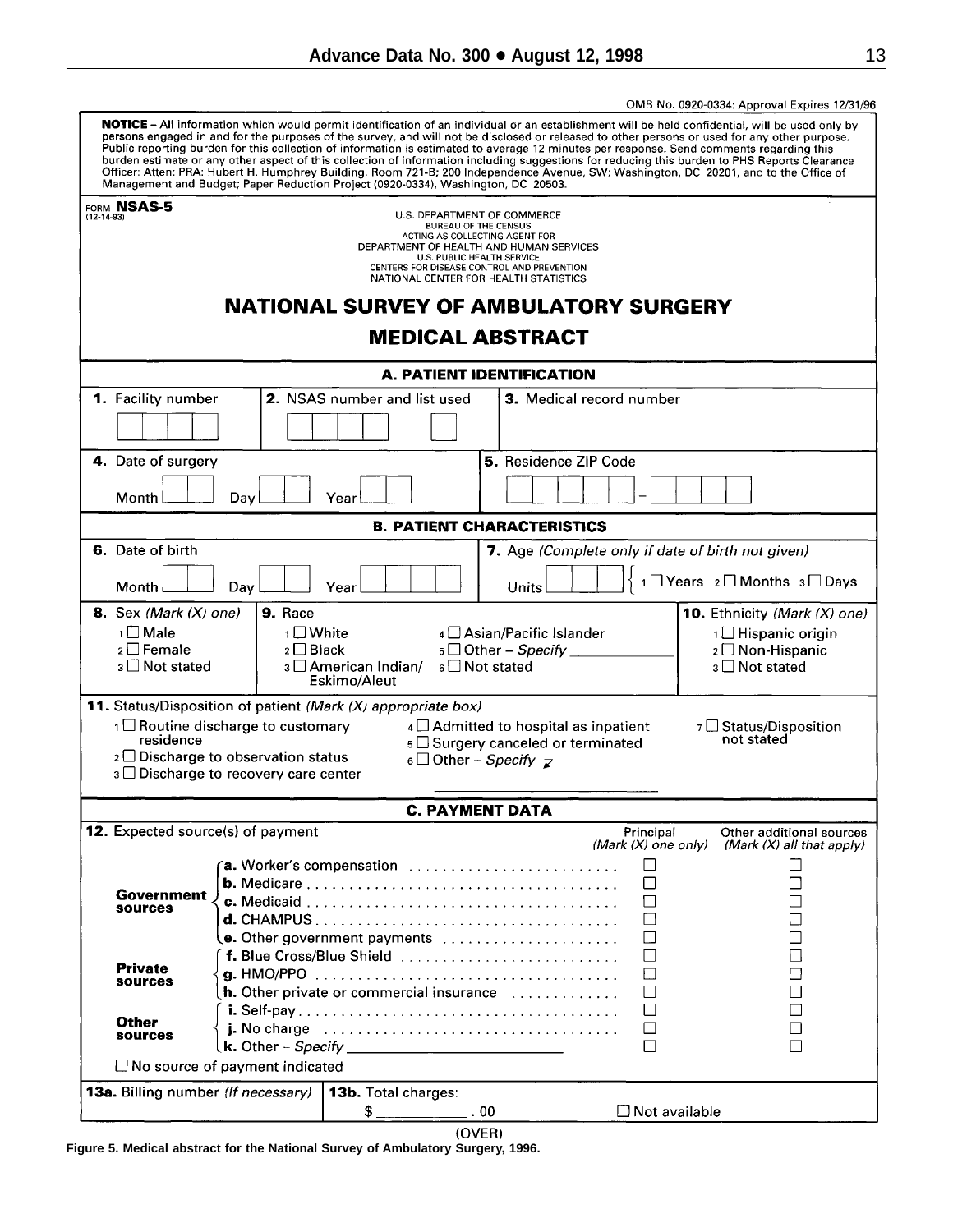|                                 |                                                                                                                            | <b>D. SURGICAL VISIT DATA</b> |                        |                                                                                                                           |                                            |                         |                      |  |  |                             |                            |  |
|---------------------------------|----------------------------------------------------------------------------------------------------------------------------|-------------------------------|------------------------|---------------------------------------------------------------------------------------------------------------------------|--------------------------------------------|-------------------------|----------------------|--|--|-----------------------------|----------------------------|--|
| <b>14. Time</b>                 |                                                                                                                            |                               | Not<br>available       | 15. Type of anesthesia<br>(Mark $(X)$ all that apply)                                                                     |                                            |                         |                      |  |  |                             |                            |  |
|                                 | a. Time in to operating room                                                                                               | a.m.<br>p.m.                  | П                      | <b>b.</b> IV sedation $\ldots \ldots \ldots \ldots \ldots \ldots \square$<br>c. MAC (Monitored Anesthesia Care) $\square$ |                                            |                         |                      |  |  |                             |                            |  |
|                                 | <b>b.</b> Time surgery began                                                                                               | a.m.<br>p.m.                  | П                      | d. Regional<br>(1) Epidural $\ldots \ldots \ldots \ldots \ldots \ldots \ldots$                                            |                                            |                         |                      |  |  |                             |                            |  |
|                                 | c. Time surgery ended                                                                                                      | a.m.<br>p.m.                  | П                      | (2) Spinal $\ldots \ldots \ldots \ldots \ldots \ldots \ldots \square$                                                     |                                            |                         | (4) Peribulbar block |  |  |                             |                            |  |
|                                 | d. Time out of operating room                                                                                              | a.m.<br>p.m.                  | П                      | (5) Block $\ldots \ldots \ldots \ldots \ldots \ldots \ldots \square$                                                      |                                            |                         |                      |  |  |                             |                            |  |
|                                 | e. Time in to postoperative care                                                                                           | a.m.<br>p.m.                  | П                      |                                                                                                                           |                                            |                         |                      |  |  |                             |                            |  |
|                                 | f. Time out of postoperative care<br><b>16.</b> Anesthesia administered by $-$ (Mark (X) all that apply)                   | a.m.<br>p.m.                  | П                      | g. None specified $\ldots$ $\Box$                                                                                         |                                            |                         |                      |  |  |                             |                            |  |
| 1 <sup>1</sup> Anesthesiologist | 2 □ CRNA (Certified Registered Nurse Anesthetist)                                                                          |                               |                        | 3 Surgeon/Other physician<br>4 Not stated/Not specified                                                                   |                                            |                         |                      |  |  |                             |                            |  |
|                                 |                                                                                                                            |                               | <b>E. MEDICAL DATA</b> |                                                                                                                           |                                            |                         |                      |  |  |                             |                            |  |
|                                 | 17. Final diagnoses (including E- code diagnoses) - Narrative description                                                  |                               |                        |                                                                                                                           |                                            |                         |                      |  |  | Optional -<br>ICD-9-CM Nos. |                            |  |
| Principal                       | 1.<br><u> 1980 - Johann Stein, Amerikaansk politiker (* 1908)</u>                                                          |                               |                        |                                                                                                                           |                                            |                         |                      |  |  |                             |                            |  |
| Other/<br>Additional            | 2.                                                                                                                         |                               |                        |                                                                                                                           |                                            |                         |                      |  |  |                             |                            |  |
|                                 | 3.<br><u> 1980 - Jan Samuel Barbara, martin da shekara 1980 - An tsara 1980 - An tsara 1980 - An tsara 1980 - An tsara</u> |                               |                        |                                                                                                                           |                                            |                         |                      |  |  |                             |                            |  |
|                                 | 4.                                                                                                                         |                               |                        |                                                                                                                           |                                            |                         |                      |  |  |                             |                            |  |
|                                 | 5.                                                                                                                         |                               |                        |                                                                                                                           |                                            |                         |                      |  |  |                             |                            |  |
|                                 | 6.<br>7.                                                                                                                   |                               |                        |                                                                                                                           |                                            |                         |                      |  |  |                             |                            |  |
|                                 | 18. Surgical and diagnostic procedures - Narrative description                                                             |                               |                        |                                                                                                                           |                                            | Optional-<br>CPT-4 Nos. |                      |  |  |                             | Optional-<br>ICD-9-CM Nos. |  |
| Principal                       | 1.<br><u> 1989 - Jan James James James James James James James James James James James James James James James James J</u> |                               |                        |                                                                                                                           |                                            |                         |                      |  |  |                             |                            |  |
| Other/<br>Additional            | 2.                                                                                                                         |                               |                        |                                                                                                                           |                                            |                         |                      |  |  |                             |                            |  |
|                                 | З.                                                                                                                         |                               |                        |                                                                                                                           |                                            |                         |                      |  |  |                             |                            |  |
|                                 | 4.                                                                                                                         |                               |                        |                                                                                                                           |                                            |                         |                      |  |  |                             |                            |  |
|                                 | 5.                                                                                                                         |                               |                        |                                                                                                                           |                                            |                         |                      |  |  |                             |                            |  |
|                                 | 6.                                                                                                                         |                               |                        |                                                                                                                           |                                            |                         |                      |  |  |                             |                            |  |
| $\Box$ None<br>Completed by     |                                                                                                                            |                               |                        | Date                                                                                                                      | <b>OFFICE</b><br><b>USE</b><br><b>ONLY</b> |                         | FR code              |  |  |                             |                            |  |

Page 2

**Figure 5. Medical abstract for the National Survey of Ambulatory Surgery, 1996—Con.**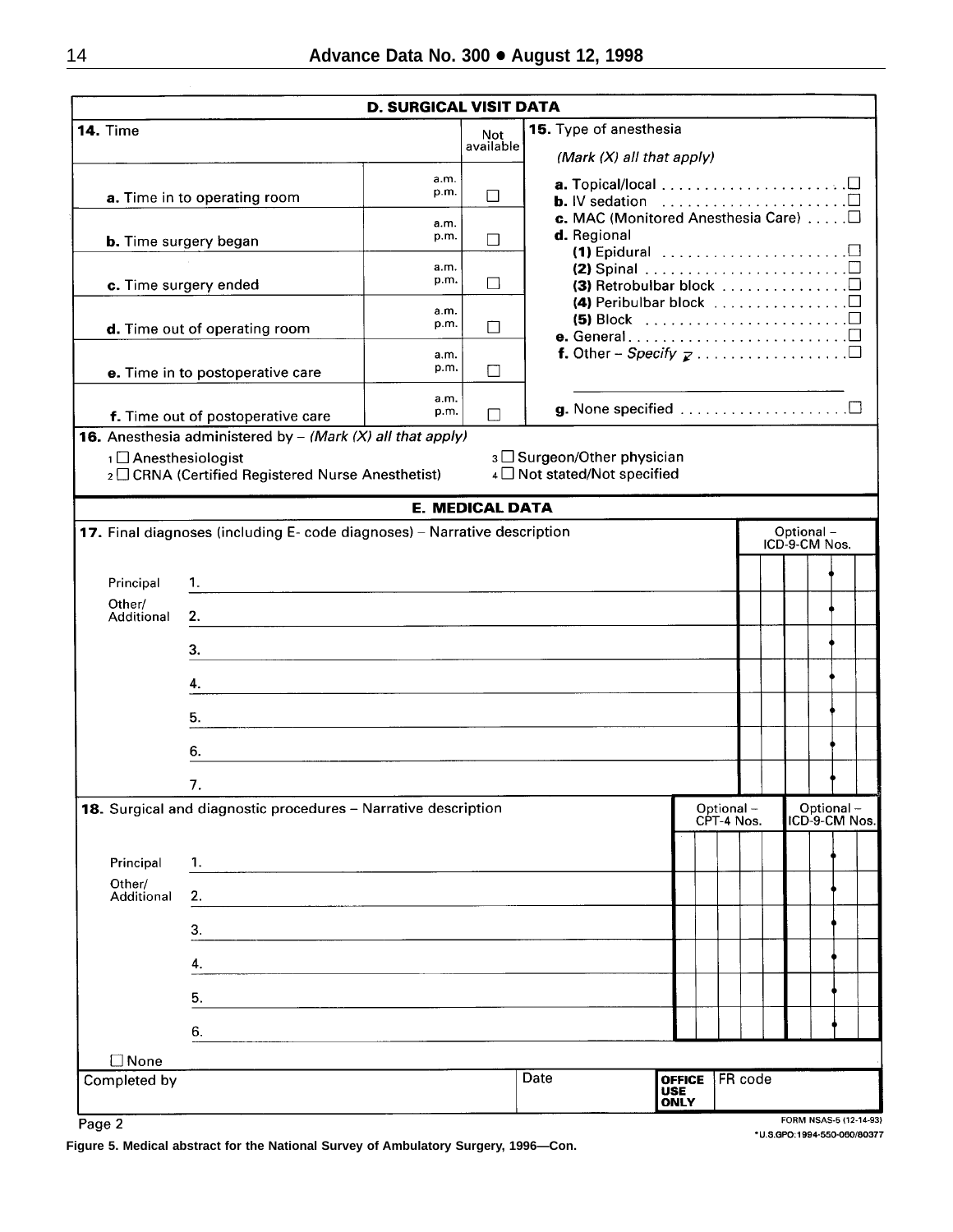Because the NSAS sample was drawn from the 1993 SMG and Medicare Provider-of-Services lists, facilities that began operating after 1993 are not included in the sampling frame. For this reason, NSAS data probably understates the total number of visits to and procedures performed in hospitalbased and freestanding ambulatory surgery facilities that were in operation during 1996.

Estimates in the tables have been rounded to the nearest thousand. Therefore, figures within tables do not always add to the totals. Rates and percents were calculated from unrounded figures and may not agree with rates or percents calculated from rounded data.

The population estimates used in computing rates are for the U.S. civilian population, including institutionalized persons, as of July 1, 1996. These estimates were provided by the U.S. Bureau of the Census and are consistent with population estimates published in *Current Population Reports*. Facilities are classified by location in one of the four geographic regions of the United States that correspond to those used by the U.S. Bureau of the Census.

- *Region States Included*
- Northeast Maine, New Hampshire, Vermont, Massachusetts, Rhode Island, Connecticut, New York, New Jersey, and Pennsylvania
- Midwest Michigan, Ohio, Illinois, Indiana, Wisconsin, Minnesota, Iowa, Missouri, North Dakota, South Dakota, Nebraska, and Kansas
- South Delaware, Maryland, District of Columbia, Virginia, West Virginia, North Carolina, South Carolina, Georgia, Florida, Kentucky, Tennessee, Alabama, Mississippi, Arkansas, Louisiana, Oklahoma, and Texas
- West Montana, Idaho, Wyoming, Colorado, New Mexico, Arizona, Utah, Nevada, Washington, Oregon,

California, Hawaii, and Alaska

# **Tests of Significance**

In this report, statistical inference is based on the two-sided *t*-test with a critical value of 1.96 (0.05 level of significance). Terms such as ''higher'' and ''less'' indicate that differences are statistically significant. Terms such as ''similar'' or ''no difference'' mean that no statistically significant difference exists between the estimates being compared. A lack of comment on the difference between any two estimates does not mean that the difference was tested and found not to be significant.

#### **References**

- 1. Lumsdon K. New surgical technologies reshape hospital strategies. Hospitals 66(9):30–33. 1992.
- 2. Leader S, Moon M. Medicare trends in ambulatory surgery. Health Affairs Spring: 158–170. 1989.
- 3. Durant G. Ambulatory surgery centers: surviving, thriving into the 1990's. Medical Group Management Journal 36(2): 16–18, 20. 1989.
- 4. SMG Marketing Group, Inc. Outpatient surgery centers exceed 3 million cases. SMG Market Letter 8(6). 1994.
- 5. Pokras R, Kozak LJ, McCarthy E, Graves EJ. Trends in hospital utilization: United States, 1965–86. National Center for Health Statistics. Vital Health Stat 13(101). 1989.
- 6. Gillum BS, Graves EJ, Kozak LJ. Trends in hospital utilization: United States 1988–92. National Center for Health Statistics. Vital Health Stat 13(124). 1996.
- 7. Graves EJ and Owings MF. 1996 summary: National Hospital Discharge Survey. Advance data from vital and health statistics; no 301. Hyattsville, Maryland: National Center for Health Statistics. 1998.
- 8. Pokras R, Kozak LJ, McCarthy EH. Ambulatory and inpatient procedures in the United States, 1994. National Center for Health Statistics. Vital Health Stat 13 (132). 1997.
- 9. Kozak LJ, Owings MF. Ambulatory and inpatient procedures in the United States, 1995. National Center for Health Statistics. Vital Health Stat 13(135). 1998.
- 10. Woodwell DA. National Ambulatory Medical Care Survey: 1996 summary. Advance data from vital and health statistics; no. 295. Hyattsville, Maryland: National Center for Health Statistics. 1997.
- 11. McCaig LF. National Hospital Ambulatory Medical Care Survey: 1996 outpatient department summary. Advance data from vital and health statistics; no. 294. Hyattsville, Maryland: National Center for Health Statistics. 1997.
- 12. McCaig LF and Stussman BJ. National Hospital Ambulatory Medical Care Survey: 1996 emergency department summary. Advance data from vital and health statistics; no. 293. Hyattsville, Maryland: National Center for Health Statistics. 1997.
- 13. Kozak LJ, Hall MJ, Pokras R, and Lawrence L. Ambulatory Surgery in the United States, 1994. Advance data from vital and health statistics; no. 283. Hyattsville, Maryland: National Center for Health Statistics. 1997.
- 14. Hall MJ and Lawrence L. Ambulatory Surgery in the United States, 1995. Advance data from vital and health statistics; no. 296. Hyattsville, Maryland: National Center for Health Statistics. 1997.
- 15. SMG Marketing Group, Inc. Hospital Market Database. Chicago: Healthcare Information Specialists. April 1993.
- 16. SMG Marketing Group, Inc. Freestanding Outpatient Surgery Centers Database. Chicago: Healthcare Information Specialists. 1993.
- 17. Health Care Financing Administration. Provider of Services Public Use File. Baltimore: 1993.
- 18. McLemore T, Lawrence L. Plan and Operation of the National Survey of Ambulatory Surgery. National Center for Health Statistics. Vital Health Stat 1(37). 1997.
- 19. Massey JT, Moore TF, Parsons VL, Tadros W. Design and estimation for the National Health Interview Survey, 1985–94. National Center for Health Statistics. Vital Health Stat 2 (110). 1989.